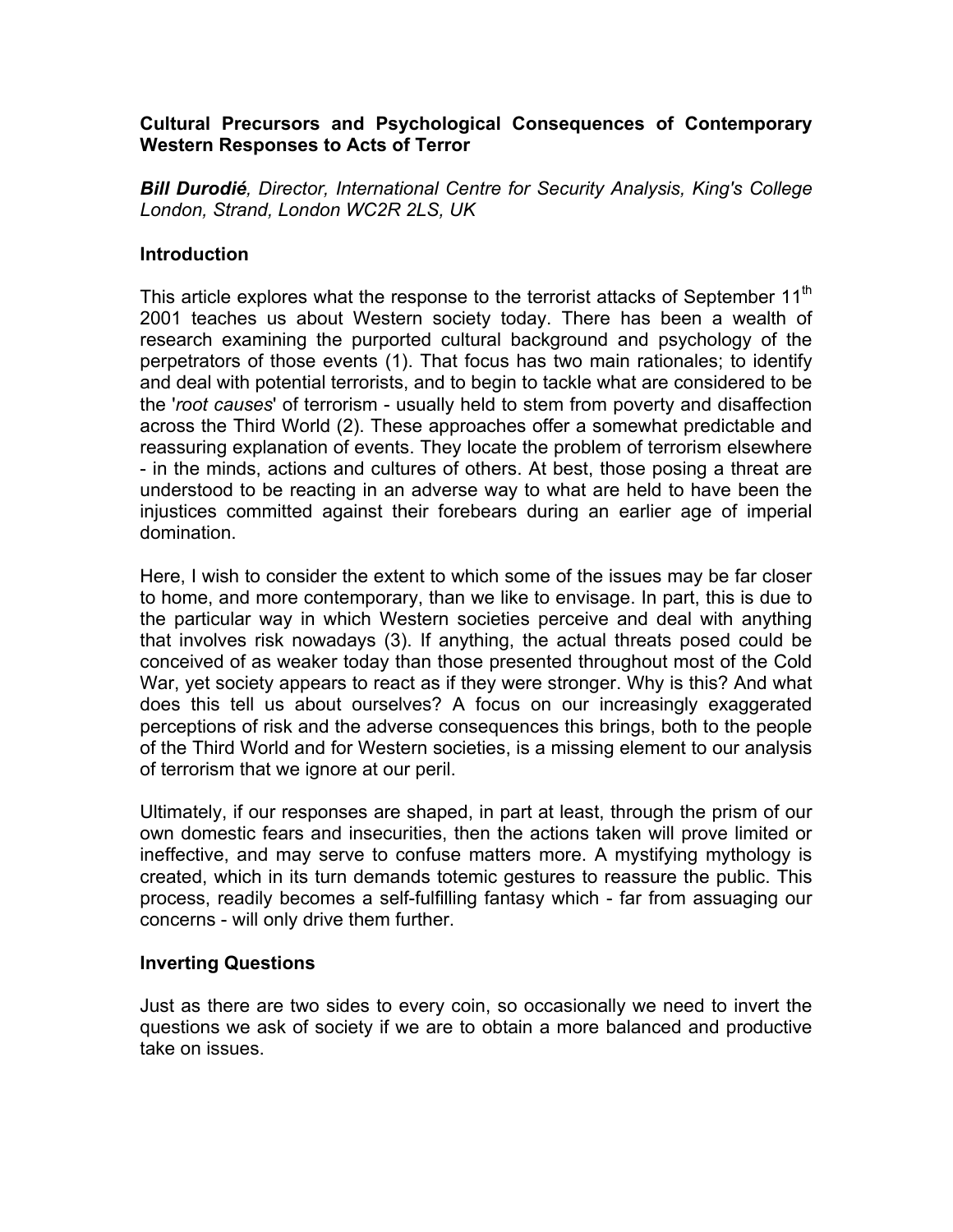For example, the recent fashion to re-examine Samuel Huntington's work on, '*The Clash of Civilisations*' (4), in the light of 9/11, would do well to be moderated with an equally vigorous examination as to the possibility of a clash within civilisation, rather than between differing cultures. This would need to address the radicalisation of Muslims within western societies, but more importantly, for those wanting to get to the real roots of this phenomenon, to assess and analyse the largely Western origins of anti-Western ideas.

In this vein, rather than recording so-called anti-American sentiment across the world today (5), we would do well to examine how such attitudes have developed closer to home. After all, more anti-capitalist protestors come from Seattle than from Gaza. The rejection of once core social values, such as ambition, success and development, and their representation as arrogant, selfish and dangerous, reaches its apogee in relation to the US – the most advanced capitalist nation. This rejection is reflected in a growing self-loathing evident in American culture and that of other Western societies, as expressed for instance in Oscar-winning Michael Moore's best-seller '*Stupid White Men*' (6).

Another assumption worth exploring in a more rounded way, is that of the need to understand why it is that a small proportion of Asian youth appear to be attracted to fringe Islamist organisations. It may prove more productive to ask, why it is that a small element of Asian youth, and quite a few others beside, fail to find any sense of solidarity or purpose within Western society (7).

Surely, it is an indictment of our own culture that its lack of direction and dynamism, fails to attract and inspire ambitious young people? It is not the magnetism of those who supposedly seek to restore a twelfth-century caliphate in the twenty-first century that should concern us. Rather, it is a failing of our own society that it does not project clearly a vision of its own future to argue against those who would have us live in the past. It fails thereby, to command loyalty, or to impart any sense of mission or meaning.

Instead of examining the presumed culture and psychology of those who perpetrate acts of terror, this article focuses upon those selfsame factors in relation to our societies and to ourselves. To what extent are we truly facing a new phenomenon, encompassing new technologies with unforeseen consequences? Or, is it we who have changed - including our individual attitudes to danger, the coherence of our institutions and our sense of social solidarity and resilience?

#### **Diminished Selves**

The extent to which, once core, social affiliations and bonds have been eroded without replacement over recent decades is striking. We should be alert to the possibility of this producing some unexpected consequences.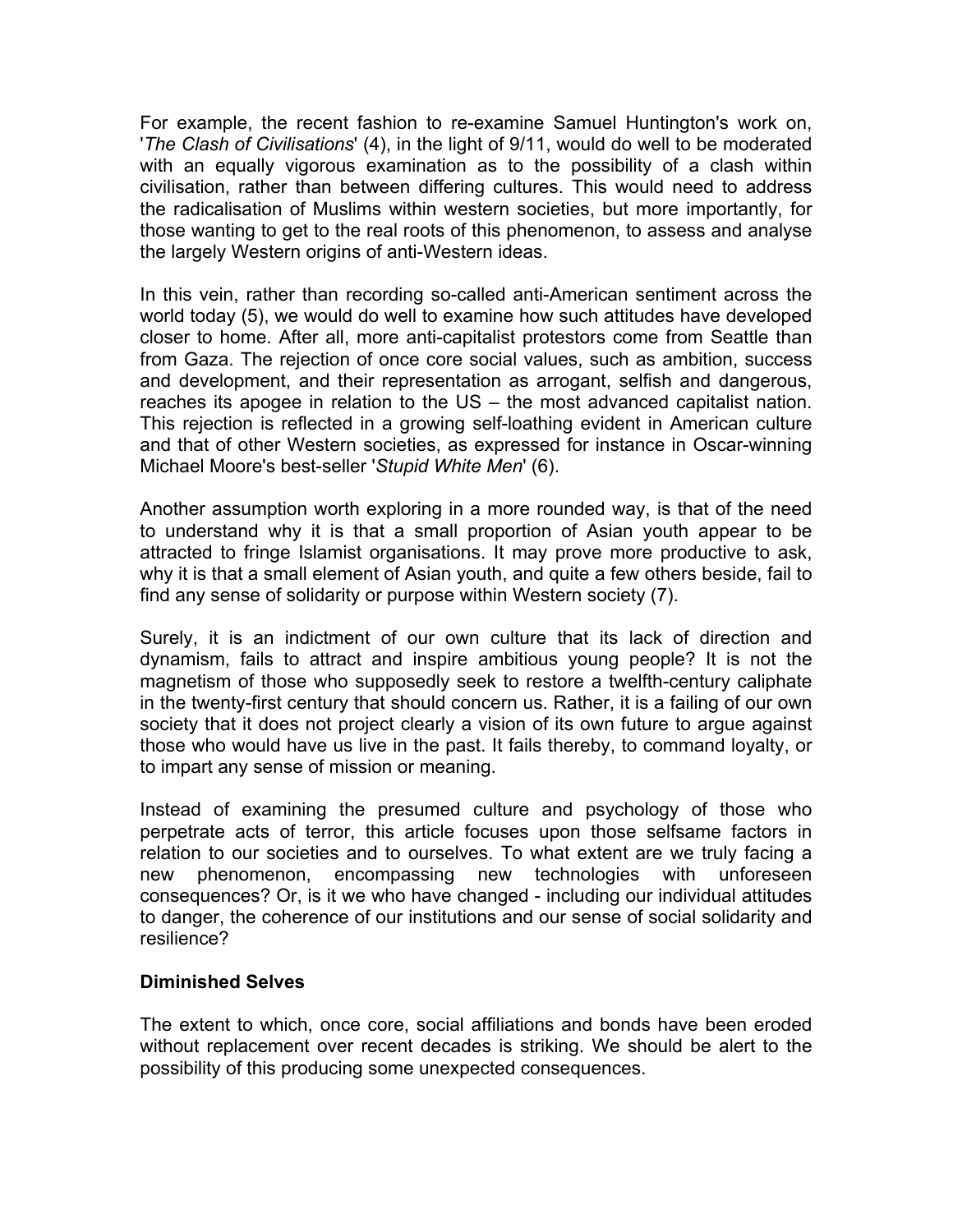At the formal level, people in advanced Western societies are increasingly unlikely to participate in the political process. Nor are they as likely to be active or even passive - members of political parties or trade unions in the same way that their forebears were. There is, of course, more to democracy than merely casting your vote, but even when people do vote, it is often on a negative basis against an incumbent - rather than for their replacement. These trends are also most marked amongst the young.

At the informal level, some changes are even more notable. Many have commented on the growing pressures faced by communities, neighbourhoods and families. In '*Bowling Alone*', the US academic Robert Putnam pointed to the demise of informal clubs and associations (8). Meeting with friends occurs less frequently than previously, too. This loss of, what has sometimes been coined, social capital, has occurred within a remarkably short period of time.

A generation ago it was quite normal to send children to school on their own, assuming that other adults would act *in loco parentis* - chastising them if they misbehaved, and helping them if they were in need. Today, across many urban areas, this can no longer be assumed to hold. None of us ever signed a contract saying that we would look after other people's children. It was simply an unstated and self-evident social good. Sadly, this erosion of communal bonds has, in its turn, made the job of parenting harder still (9).

So, as well as being liberated by the erosion of traditional rules and structures over recent decades, we should note that, without anything to replace these, we have also become more isolated from one another and less effective in consequence. Far from this erosion of old community values necessarily giving rise to a new, confident individualism, what we have seen is the emergence of a disconnecting process of individuation. In the past, social networks and norms may have imposed arbitrary or authoritarian structures and rules upon people, but they also provided meaning, conferred identity, and facilitated basic processes, without which we have become greatly diminished as individuals (10).

Being less connected has also left people less corrected. It has allowed their subjective impressions of reality to go unchecked, unmediated or unmoderated through membership of a wider group or association. In the past, when confronting difficulties, people would, through their social networks, have been encouraged to view things more objectively, or at least from a different perspective. They could also have envisaged a collective solution to their problems. Nowadays, personal obsessions readily grow into all-consuming worldviews that are rarely open to reasoned interrogation or resolution. We may be more aware than previous generations, but we are also easier to scare, as we are increasingly alone in facing life's challenges. Notably, it is this erosion of informal social bonds that has led to their having to be replaced by more formal processes of blaming and claiming (11).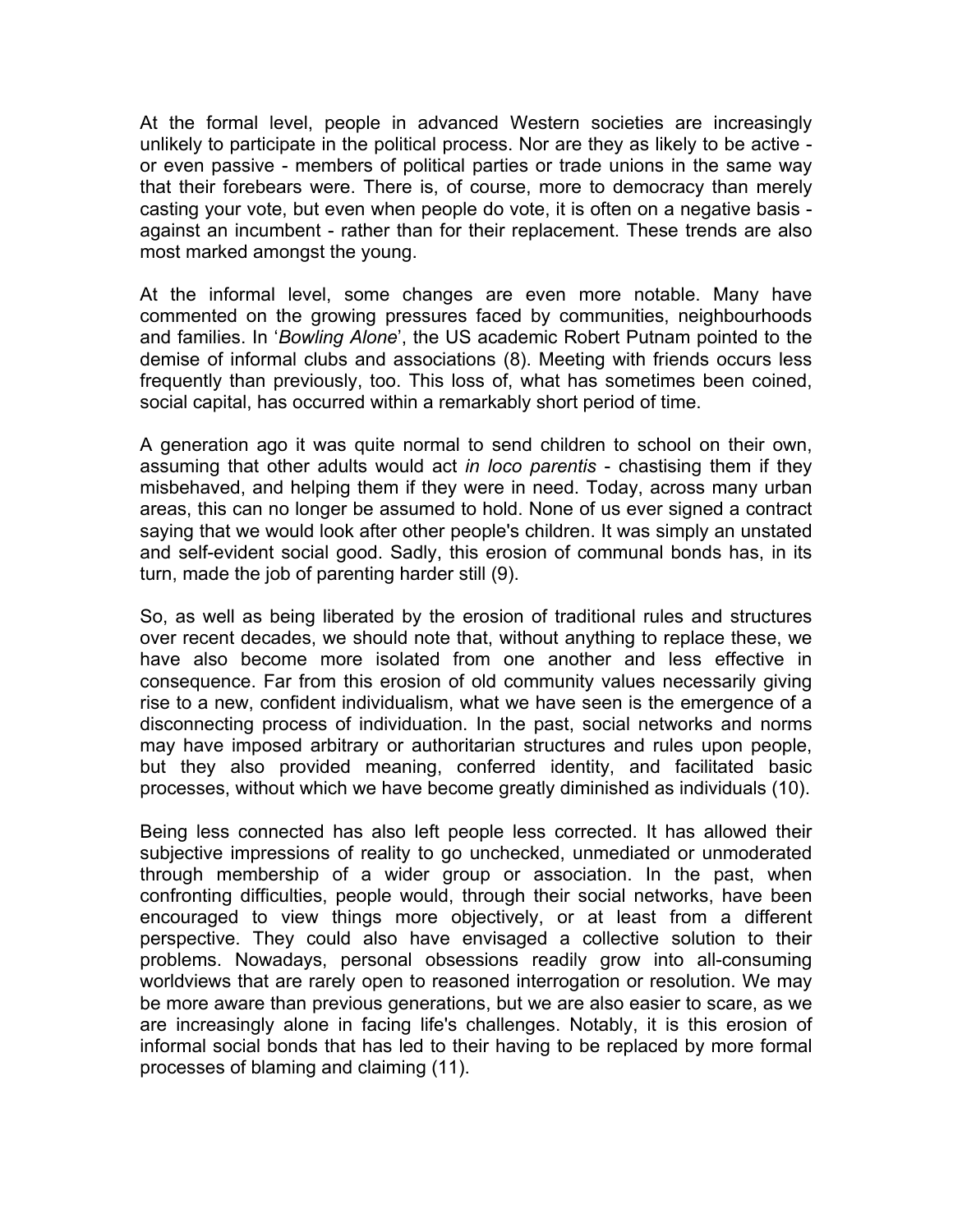Thus, a narrowly self-oriented personality and culture has emerged alongside a growing sense of isolation and insecurity. In some ways, we have replaced a culture of unthinking deference by one of unnecessary fear. It seems that confident individuals need a coherent society to fall back on, just as much as a coherent society requires confident individuals to build from.

#### **Risk Aversion**

Above-all though, this process of individuation has encouraged an exaggeration of the threats and challenges posed by everyday life. This has manifested itself as a growing obsession with, and aversion towards, all-manner of risks, both new and old. Risk has become a dominant prism for viewing the world today, as evidenced by the number of courses, conferences and journals now devoted to the concept. This outlook emerged gradually, but was catapulted to prominence through the break-up of the Cold War order, coinciding with the publication of the German sociologist, Ulrich Beck's book, *Risk Society* (12).

The Aids-awareness campaigns of the 1980s were an early indicator of changing perceptions of risk. In the UK, these became much clearer in the debacle over bovine spongiform encephalopathy (or BSE), more commonly referred to as 'mad cow disease' (13). Since that time there have been a steady stream of riskrelated issues impinging upon public consciousness. These have included campaigns against the presumed adverse consequences of introducing genetically modified organisms into the environment, and concerns over the use of mobile phones held to have possible effects on the brain through so-called non-thermal radiation (14). More recently the MMR (measles-mumps-rubella) triple-vaccine, was accused by some, despite a lack of confirming evidence, to be linked to autism in infants (15).

Nor was it just scientific and technological risk-related matters that came to prominence. Age-old activities and problems have also been reinterpreted and reorganised around a heightened consciousness of risk. Bullying in schools, sunbathing, child abduction, untrustworthy GPs, and the very food we eat, have all, at one time or another, formed part of a growing panoply of issues one can point to, of fears raised over recent years.

Risk management as a discipline has therefore become a major discourse and organising activity, in both the public and the private sector (16). Risk managers sit on the board of major companies (17). Even relationships are now increasingly viewed through the distorting and stultifying prism of risk. Despite concerns raised as to the broader implications and consequences of this, there is an almost unstoppable trend to reinterpret all issues - whether personal, social or scientific - in this way.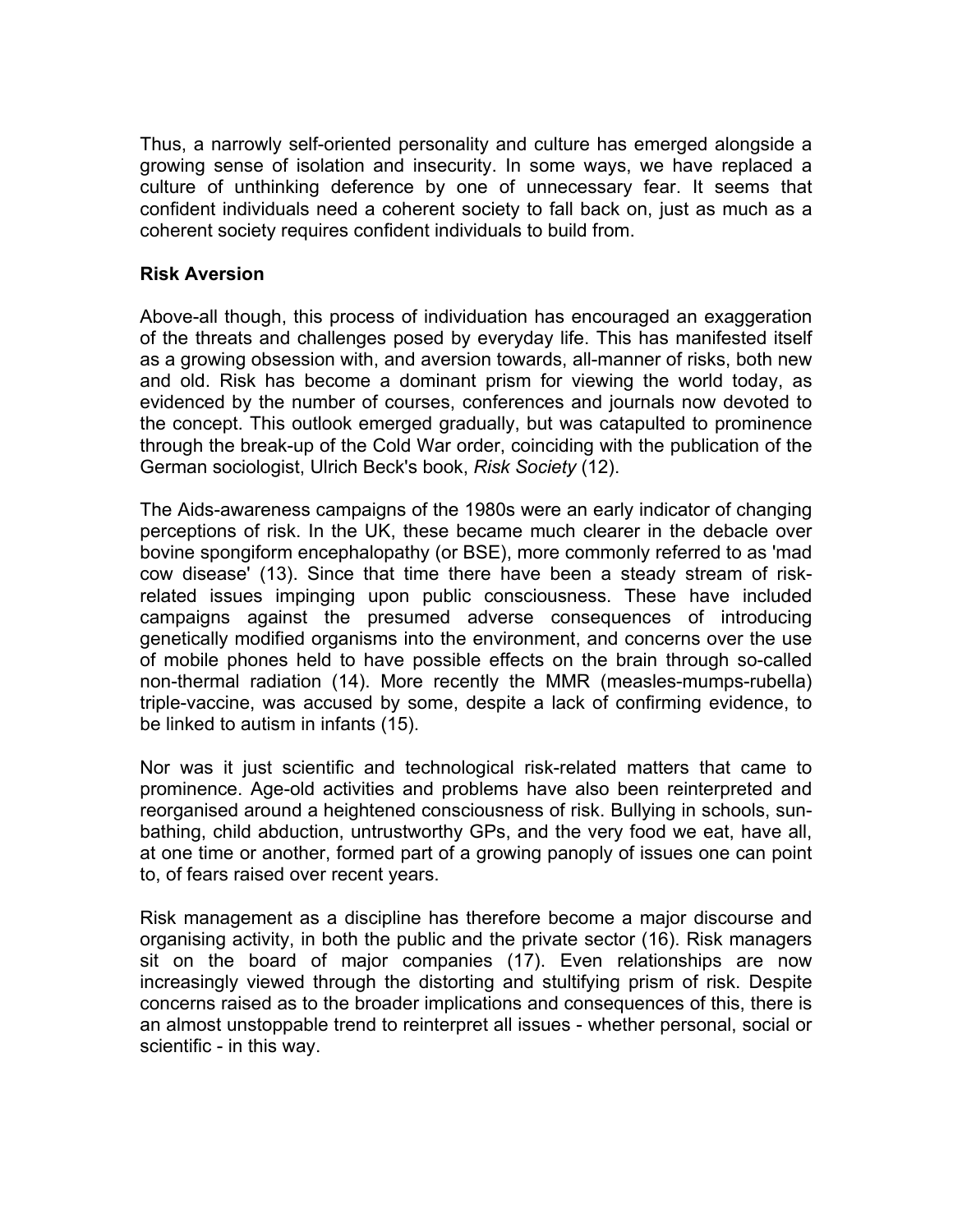But, rather than the world changing any faster today than in the past, or becoming a more dangerous, unforeseeable or complex place, it may be our diminished, and more isolated, sense of self that has altered our confidence in dealing with change and the problems it gives rise to (18). More on our own, and self-absorbed than previous generations, with an exaggerated sense of threat, it has become normal for people to look for, and expect, professional support in dealing with what would once have been considered to be everyday difficulties. An all-regulating, blame-attaching response to problems and issues ensues that has, in its turn, helped shape a new, more limited, political framework and agenda for a period largely devoid of any broader social vision.

In part, this is because a more positive, social and cultural orientation towards change declined over the course of the twentieth century. Radicals who would once have promoted science and technology as a means for challenging vested authority and power, came to associate these with post-war American militarism (19). Combined with the political defeat and exhaustion of the left, best symbolised internationally by the end of the Cold War, this helped foment a more conservative outlook.

In their turn, the old right, briefly triumphal about these developments, soon fell out with one another. The only force to have held them together was the threat posed to their interests by the Soviet bloc externally, and organised labour internally. The convergence of left and right reflects the absence of any broader sense of mission or agreed direction for society. The management of risk fulfills the need for a new organising principle. Politicians, concerned as to their legitimacy have then sought to repackage themselves as societal risk managers. They have also increasingly pursued the centre ground, seeking technical, rather than political, means to enhance turnout in elections.

But the demise of any polarised or principled political debate also fed declining interest and engagement in the public sphere. More limited aspirations - to promote voting by anyone, for anyone, and to micro-manage the economy, focusing particularly upon privatised concerns such as education and health have not inspired a new generation of voters. Attempts to include the public more in certain decision-making processes by various means have merely reflected and reinforced declining electoral participation rates (20).

What's more, whilst a nervous and atomised public is held to expect greater regulation of risk by the authorities in order to feel protected, there is no way of ever satiating this assumed demand. Rather, the failure to do so, appears to confirm a growing sense of human limitations and low expectations. It also feeds suspicion of the very authorities - political, corporate and scientific - that would need to be trusted in order to transcend contemporary difficulties, as well as further undermining social bonds. Increasingly, through these processes, people have learnt and been encouraged to assume the worst or presume a cover-up, even before any crisis has truly emerged.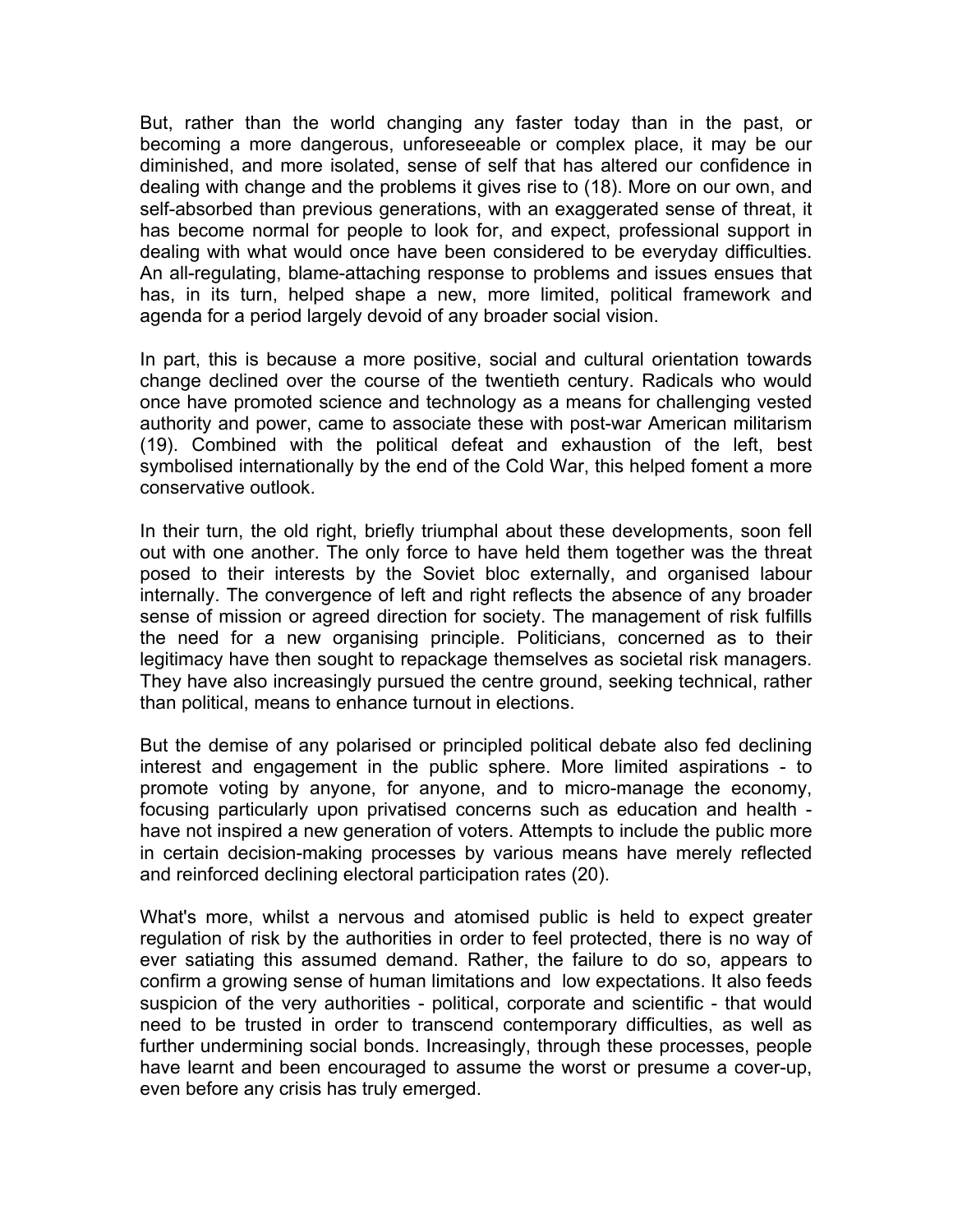#### **Cultural Asymmetry**

It is within this broader cultural context that we need to situate the events of September  $11<sup>th</sup>$  2001. Far from being the trigger to a period of insecurity and policy change, these events were a catalyst for wide-ranging trends that lay just beneath the surface of Western society. For the first time, 9/11 allowed Americans *en masse* to view and perceive of themselves as victims on the world stage. They hardly needed much encouragement. Victims - people who are known by what happens to them - as opposed to heroes - people who are known for what they do - are a key reference point of our times. The fact that the attacks were unprecedented in scale and occurred in the US simply allowed the domestic soul-searching to begin.

We should be clear that the real driver for this was the growing sense and exaggeration of risk, caused and accentuated by the individuation of society deriving from a concomitant loss of confidence and purpose. Notably, there has been a shift in conceptualisations of risk in recent years that parallels the demise of active participation in the political sphere. The classical notion of risk comprised an active formulation of '*taking a risk*', that envisaged positive, as well as possibly negative, outcomes. Contemporary use however, focuses more on the notion of '*being at risk*', a largely passive viewpoint that externalises threat as somehow being inherently and inevitably out there (21).

This historical shift however, retains an important cultural dimension. Accordingly, there are some who retain an understanding of risk-as-opportunity rather than becoming transfixed by risk-as-threat. It was this cultural asymmetry towards risk-taking, far more than the resource asymmetries other commentators have focused on, that was crucial in facilitating the events of 9/11. In another age, individuals armed with box-cutters might not have been able to achieve what they did. If we are to prevent similar incidents from happening again, we need to become conscious of quite how much we have changed as individuals and as a society over the short period since the end of the Cold War. These changes increasingly play a determining role in world affairs.

Some commentators have described this shift as the advent of what they call an '*age of anxiety*', or '*culture of fear*'. This culture stems from and further encourages a focus on the personal and private over the political and public. Indeed, political life increasingly focuses on personal issues as a consequence. This narrow, privatised introspection emphasises feelings over facts and image over insight, leading to the advent of what has also been labeled the '*therapeutic society*' (22). Any sense of a collective good, or the need to maintain one's composure, has been replaced by an increasingly narrow and self-obsessed emotionalism that pours itself out because it fails to perceive any common good worth believing in - still less fighting for.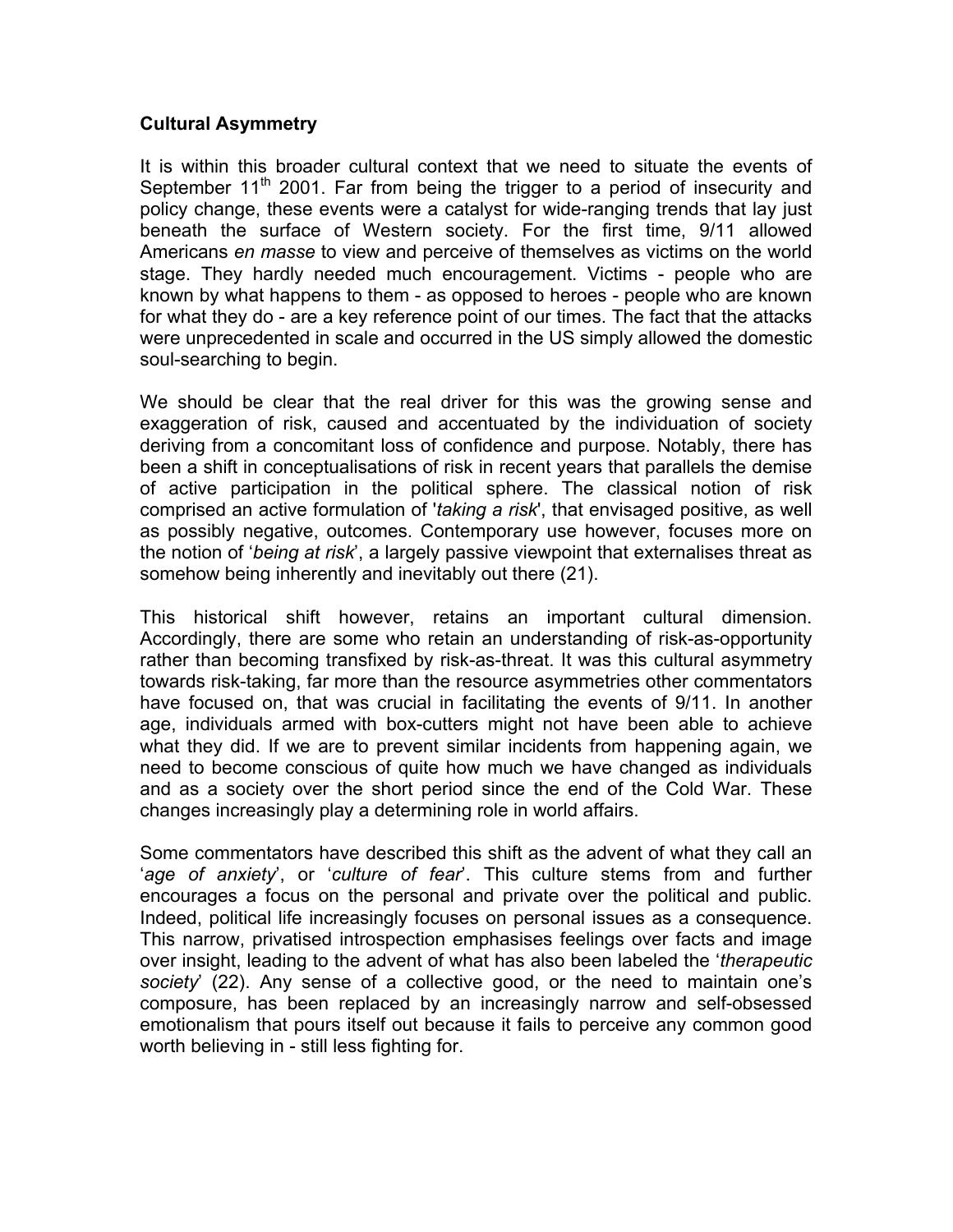Accordingly, those who do believe in something - no matter what - appear as fanatics to contemporary sensibilities and are labeled '*fundamentalist*'. Ironically, their sense of the possibility and need for social solidarity and sacrifice irrespective of their limited aims - are important elements of resilience we would do well to learn from, rather than seek to eliminate. What's more, getting obsessed with - or seeking to moderate - the passions and aspirations of others, evades the urgent need to resurrect our own beliefs and capabilities.

Another measure of how much it is we who have changed, can be found by examining the literature on human responses in disasters going back over fifty years. In the past, it was generally assumed that people and systems were fairly resilient and could cope. With few exceptions this was found to be true (23). Today, experts tend to assume that individuals and institutions can not manage without professional support in a crisis. Accordingly, it is now presumed that humanity and society are always vulnerable and in need of long-term, if not lifelong assistance.

For nearly fifty years the Western allies stood face to face against an enemy known to have a formidable nuclear arsenal, stocks of, capabilities in, and a significant research programme into, chemical and biological weapons. Yet now, in an age when concepts of belief, truth and sacrifice have been so eroded that they no longer hold any purchase, and when confronted by those who are prepared to commit suicide for their cause, we move to reorganise the world as if we had never faced a greater threat. Surely this tells us more about ourselves than about the enemies we face?

#### **Psychosocial Impacts**

September the  $11<sup>th</sup>$  2001 is testimony to the remarkable strength and widespread prevalence of human resilience. As in most disasters, the orderly evacuation of the World Trade Centre reflected a tendency toward spontaneous, rational, and co-operative behaviour (24). Yet, the political presumption of social vulnerability and concomitant need for professional support was not long in the offing. Indeed, the dust had hardly settled from the twin towers when a veritable army of counselors, psychologists and other assorted therapists descended on New York to offer their help.

Unsurprisingly, according to their own methods and determinations, these experts found an elevated incidence of post-traumatic stress disorder (PTSD) - a term not even listed in psychiatric diagnostic manuals until the 1980s. They also assessed significant rates of depression across the entire population (25). This was even among those who had only been '*exposed*' to these events through the medium of television. In this regards, it is worth noting that the very act of searching for, and highlighting, this supposed evidence, itself derives from and ultimately reinforces a culture that effectively encourages people to label themselves as being ill.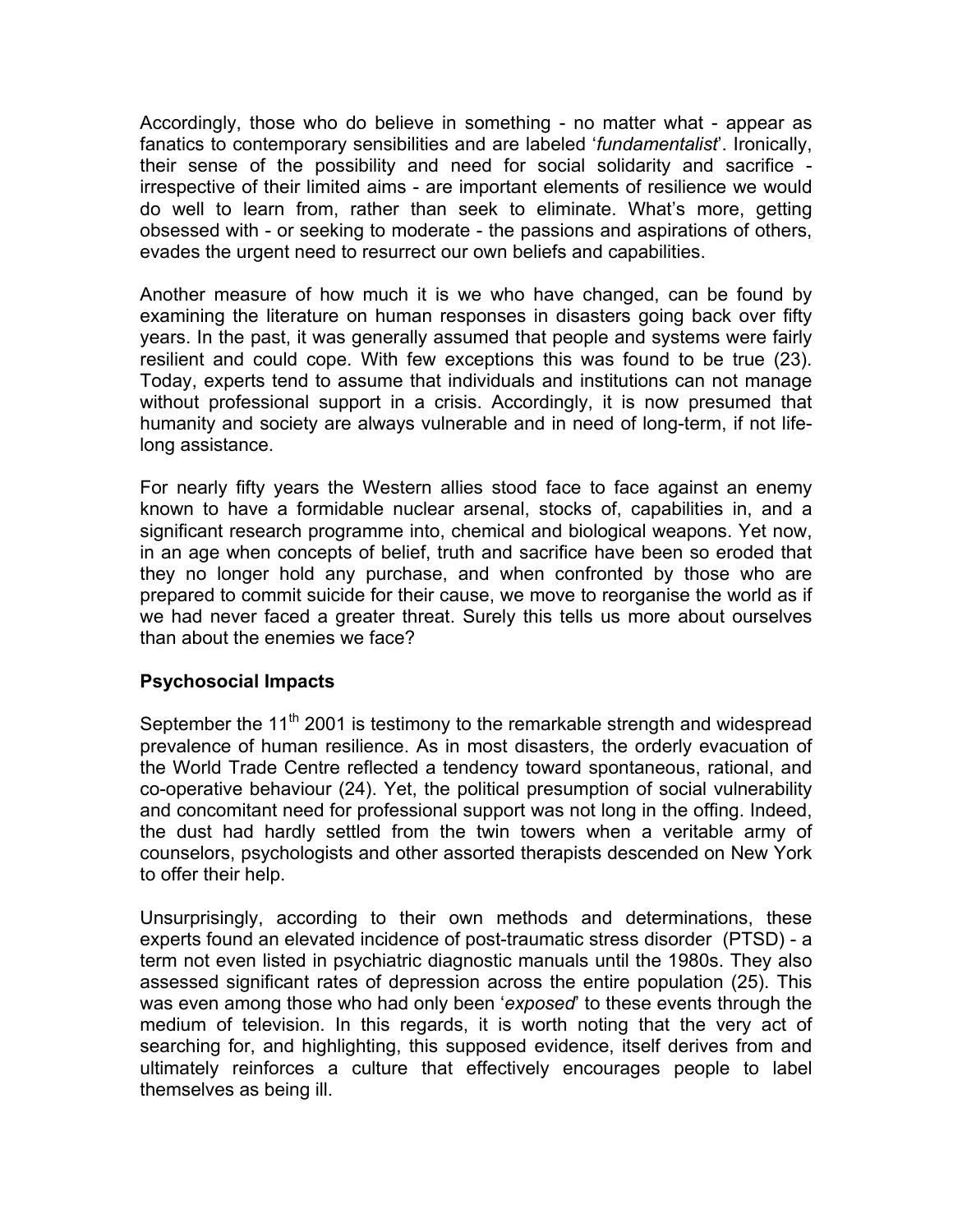As Tel-Aviv based psychiatrist, Professor Avi Bleich, has indicated, the reported incidence of trauma appears peculiarly elevated. This is especially so when contrasted to the significantly lower levels amongst an Israeli population who have suffered terrorist attacks on an almost daily basis, over a protracted period (26). All this reinforces the points made as to the determining role of cultural and historical factors in shaping our presumption of vulnerability. But the notion of frail individuals still prevails, shaping both policy and attitudes. Hence, even the Fire Department of New York - who's firefighters on September the  $11<sup>th</sup>$  2001 had been the heroes of the hour - subsequently reinvented themselves according to the dominant social outlook, as forgotten victims in need of support and compensation.

By the time the anthrax attacks occurred, Americans had become focused on security issues in general, and their own insecurity in particular. Hence, despite targeting politicians and the media, these incidents led to an unprecedented response right across society. This was manifest by the number of people who handled their mail, quite literally, with gloves, as well as in the demands for ciprofloxacin that inundated doctors across America, from those keen to have what was held to be necessary to treat themselves in the highly unlikely eventuality of being exposed. In the first two weeks of October 2001 alone, there were some 2,300 false anthrax alerts across the United States.

A number of these incidents led to cases of what is described in the psychiatric literature as mass psychogenic illness, or in more popular terms, people quite literally worrying themselves sick. One notable case occurred on the Maryland subway where 35 people had to be hospitalised after developing real symptoms including drowsiness, irritability, nausea and vomiting, subsequent to their concerns being alerted to the smell of a strange substance, which later turned out to be window cleaning fluid (27). Many other similar incidents occured.

This was not that first time that mass psychogenic illness or something similar has been observed in populations. It is worth reminding ourselves that due to their fears, combined with a lack of knowledge as to how to use the equipment they had been provided with, a small number of Israelis suffocated themselves to death on their own gas masks during the first Gulf War. The figure was more than had died from being hit by one of Saddam Hussein's Scud missiles (28). And, whilst they eventually habituated themselves to the new circumstances, this same population also suffered from an increased incidence of coronary problems in the early days of that conflict.

Whether based on a real threat or not, such responses can pose real strains upon society and its resources in an emergency. An incident in Goiana, in North-East Brazil, in 1987, where an inappropriately discarded hospital Cæsium source was stolen by youths is particularly apposite in this regards. Once the incident became known, it led to 100,000 people presenting themselves to the authorities for examination and treatment. Emergency workers had to commandeer a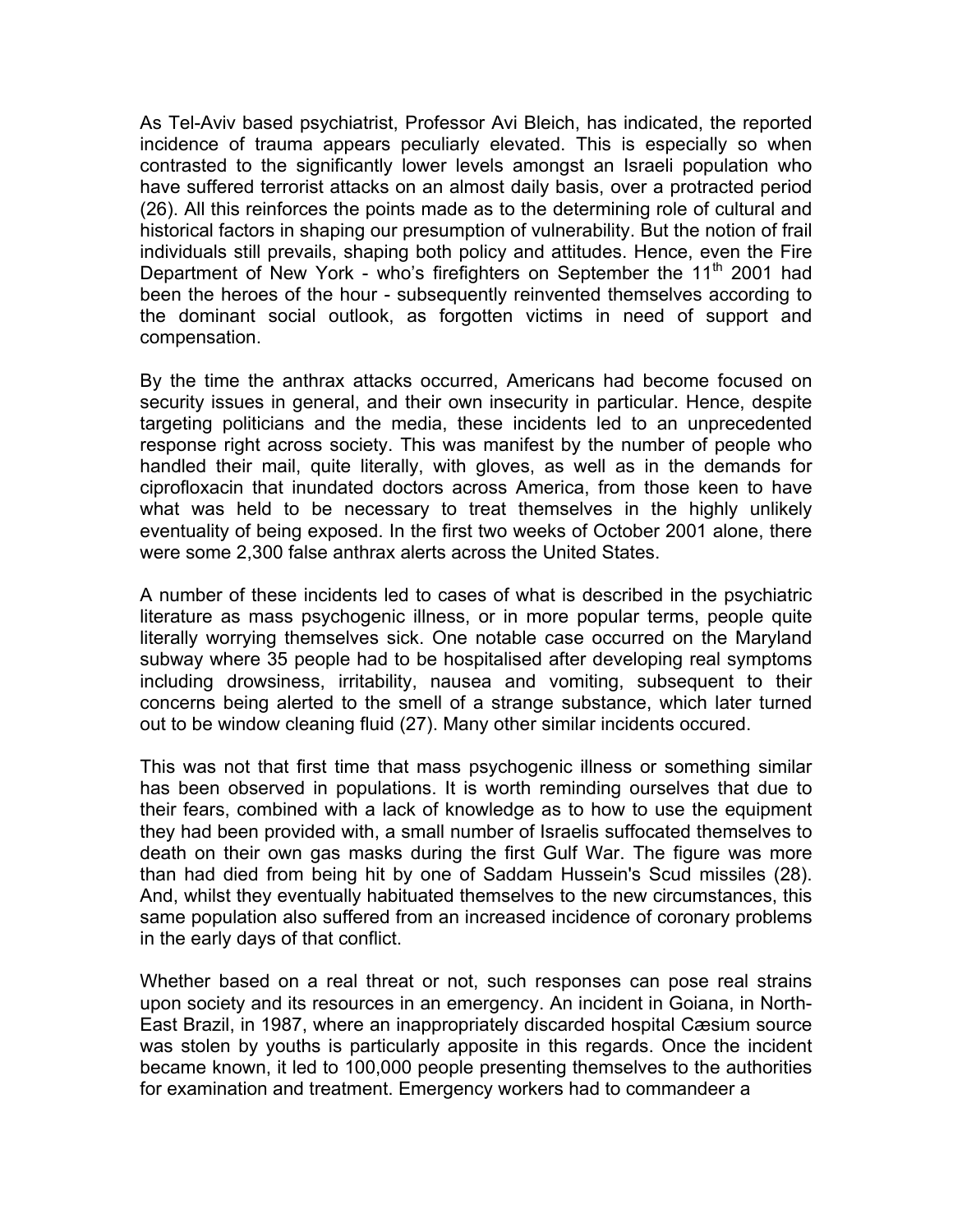football pitch to sort out the worried-well from the truly exposed, who numbered in the end no more than 244, of which only 54 merited treatment.

The point is that people's concerns, genuine or otherwise, are shaped by the purposes and beliefs of their society and more particularly, those of their social and political leaders. This can have a real impact on the demand for resources and hence the ability of the authorities to cope with any particular incident. By the time an emergency actually occurs, it is too late to change such outlooks. Hence, whilst the numerous training exercises we now witness may serve some limited purpose for the authorities, they will have little impact upon social resilience itself.

## **Driving Concerns**

The actions of political leaders and emergency responders at critical times, especially in the initial stages of any incident, send out important signals to the rest of society as to how they are expected to behave. This can drive public concerns rather than assuaging them. Ambulance personnel, for instance, are trained in an emergency, to calm trauma victims down irrespective of the state of their injuries by downplaying the latter, as such actions save lives. Contemporary culture however, is suspicious of expertise and demands a degree of openness and transparency that increasingly precludes the application of such professional judgment.

Few have questioned whether sending people in full chemical and biological weapons suits to handle the numerous incidents of white powder scares that occurred in the aftermath of the anthrax cases, was necessarily the most appropriate action to take. And, in a similar vein, questions could be asked as to the UK government's decision to place armed police outside mainline railway stations in London in the aftermath of September the  $11<sup>th</sup>$ , or tanks and troops outside Heathrow airport subsequent to an alleged tip-off as to the possibility of a surface-to-air missile attack.

Some commentators have suggested that, far from reassuring the public, such steps are counter-productive and project an image of a society that appears to have lost control, or any sense of perspective and proportion. More recent episodes, concerning the systematic cancellation of flights to Washington DC from London and the release of information surrounding the supposed foiling of a plot to use the little-known chemical osmium tetroxide in an explosive device seem to confirm this trend.

This points to a growing confusion, or erosion of the divide, between what ought to remain private intelligence, and what is worth putting into the public domain, based upon an assessment of people's abilities to take effective action based on the information provided.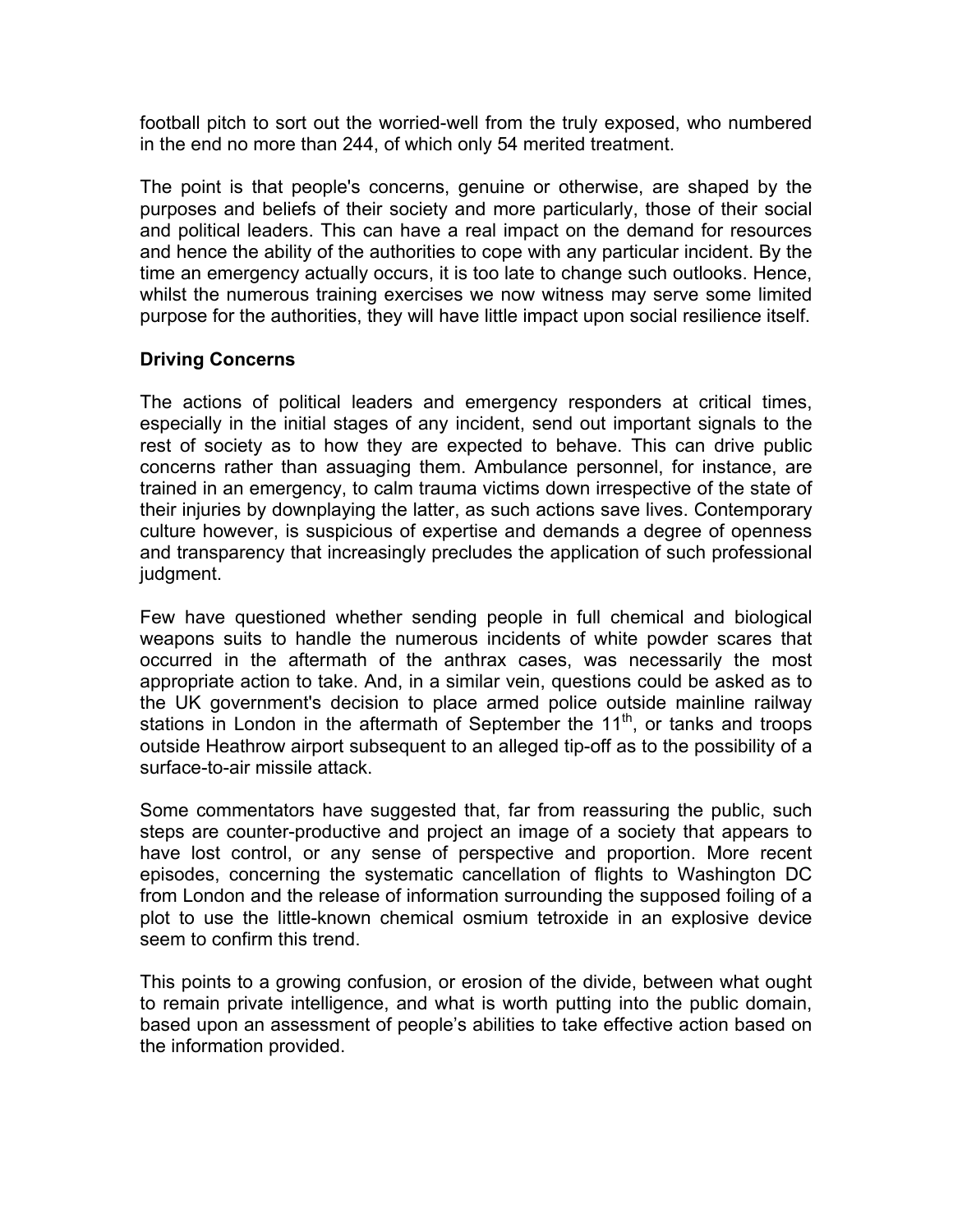The British Prime Minister, Tony Blair, countenanced against taking action '*on the basis of a general warning*', in a speech delivered on the 11<sup>th</sup> of November 2002 at the Banqueting House in London (29). He indicated that this could lead to '*doing their* [*the terrorists'*] *job for them'*. Yet, the authorities perceive themselves as being under a great deal of pressure to be seen to be acting. Whether their perceptions of the public mood are accurate, or the actions they take are truly effective, remains to be determined. Phrases such as '*alert, not alarmed*', together with the assumption that a terrorist attack is a matter of '*when, not if*', or indeed that an attack is '*inevitable*', are about as general and unspecific as it gets.

Such rhetoric presumes itself to be challenging an assumed complacency towards the issue of terrorism, and is presented as, resolute and robust. But the generalised sense of '*being at risk*' or '*vulnerable*' that they project reveals an almost resigned air of fatalism towards future events. The use of language to prepare, or alert, the public, also smacks of blame-avoidance rather than determined resolve. It exaggerates the significance of terrorism to society and, in effect, encourages all-manner of potential terrorists, as well as hoaxers, loners and cranks to have a go. It also ignores the understanding the public do have, that determined individuals will always be able to get through, no matter how many technical barriers have been erected against them doing so.

Continuously issuing warnings or information that turn out to be factually incorrect, out of date, or too vague to act upon has a number of consequences.

First, it can literally make people ill. This need not be as dramatic in form as instances of mass psychogenic illness, but it has helped to foment a vaguer underlying anxiety about life and a gradual, passive disengagement from it, that could be tremendously disabling for those seeking to build up social resilience. This is reflected in the large number of surveys that - irrespective of their selfreported basis and the changing basis for assessment - point to increasing levels of stress, depression and trauma, in the aftermath of various incidents.

Second, the more likely scenario is that over a period of time, people grow used to ignoring such statements. Again, this could clearly have dramatic consequences. Recent polls suggest that on the whole people are going about their everyday lives ignoring the threat of terror in a pragmatic and resolute fashion. However, this insouciance is likely to be more representative of a growing, broader cynicism and mistrust of authority that now prevails throughout western societies, rather than reflecting any deeply felt inner commitment or resolve.

Third, constant warnings readily lead to a self-fulfilling demand for the authorities to do something - distracting them and us from real risks, and diverting social resources accordingly. Amongst other problems, this generates a situation best characterised as information overload. The demand for the public to be vigilant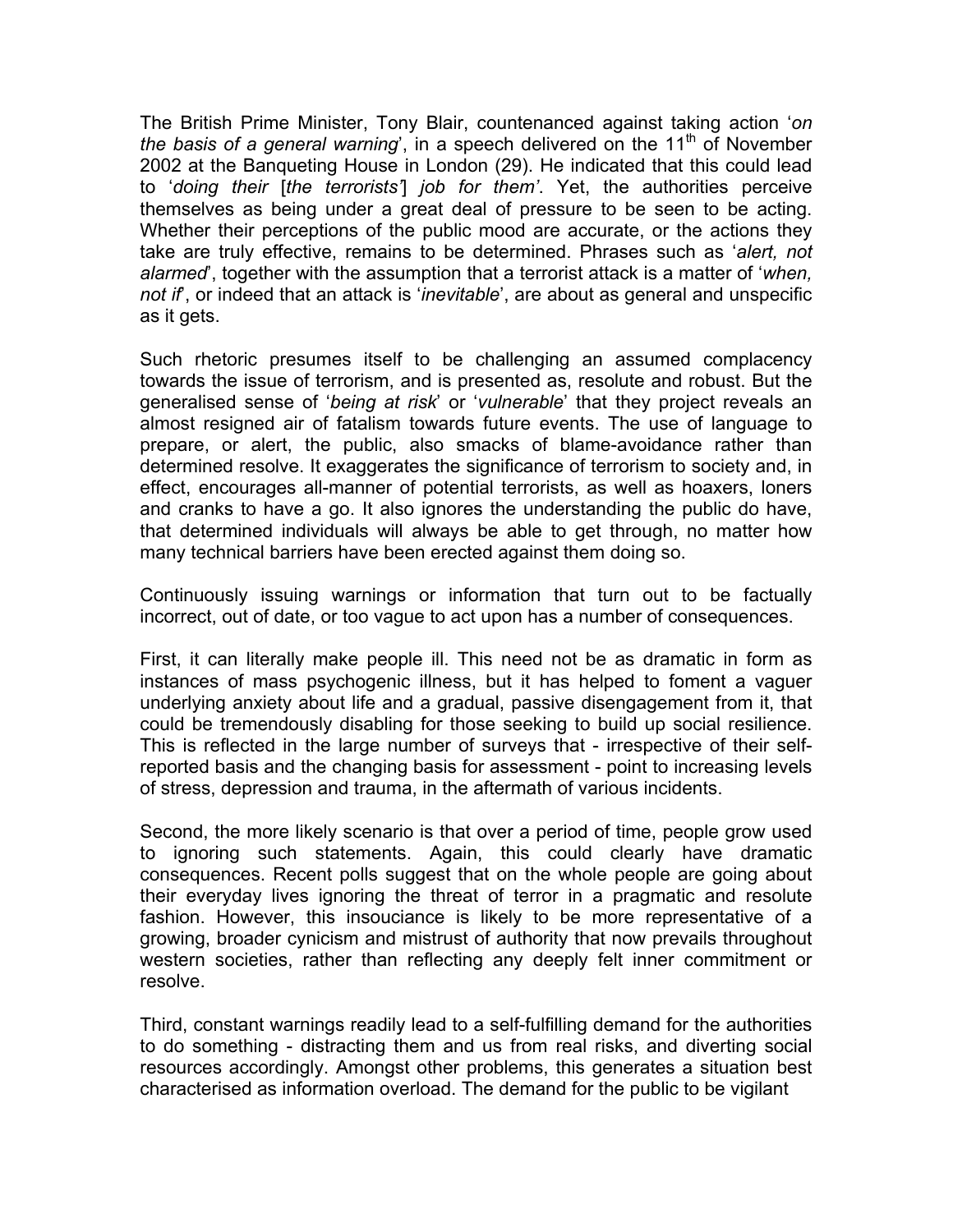and report any unusual activity, combined with the task of existing and new agencies to sift through these vast amounts of potential intelligence material, clogs up the system, triggering paralysis by analysis, and failing to identify and act upon more plausible threats and risks. Banks, now required to report any '*suspicious*' transaction to identify possible instances of money-laundering, report a similar trend towards not being able to see the wood for the trees.

Sadly, as no serious local authority can afford not to have revised its emergency plans and procedures in the light of these developments, it almost seems that if they do not assess themselves as potentially being on a terrorist hit-list then they can not be taking their responsibilities seriously. A climate has been created whereby whatever measures the government, security and emergency services take, there is an insatiable appetite for more and demands emerging from all quarters, both public and private, to the effect that not enough is being done. The problem is, that many of the measures being put in place are totemic gestures, rather than rational strategies.

It is also worth noting the significant element of commercial interests in such matters. Security is big business and indeed, due to our exaggerated sense of insecurity, one of the fastest growing sectors today. Accordingly, there are numerous risk and security consultants, as well as scientists and engineers, of varying abilities and distinctions, who have a financial interest in maintaining both social and individual concern in these matters. These have encouraged companies to develop so-called '*business continuity strategies*' of dubious worth, focusing particularly on the integrity of their information systems, and the presumed cost of not doing so.

All this has led to an inevitable, if perverse, rise of a certain degree of wishfulfillment. One senior executive recently remarked to me that the supply side for respirators or gas-masks was all ready and waiting, what he needed now was for the demand to be '*stimulated*'.

#### **What If?**

As all issues are now examined through the prism of risk, there is a growing cultural proclivity to err on the side of caution. This emphasises the negative aspects of particular situations, assuming far-fetched scenarios and acting as if these were true. Extrapolating from worst case evidence, or even uncorroborated data, has become the norm. This has led to a distinctive shift over recent years from asking scientific '*What is?*' type questions that call for specific evidence, to asking more speculative or anticipatory '*What if?*' type questions. The latter appeals to a more general, emotionally-driven response.

But once we start focusing upon '*What if?*', an inexorable logic develops. For instance, once we have asked the question *'What if there were groups or individuals out there who might want to use a biological agent against us?*', then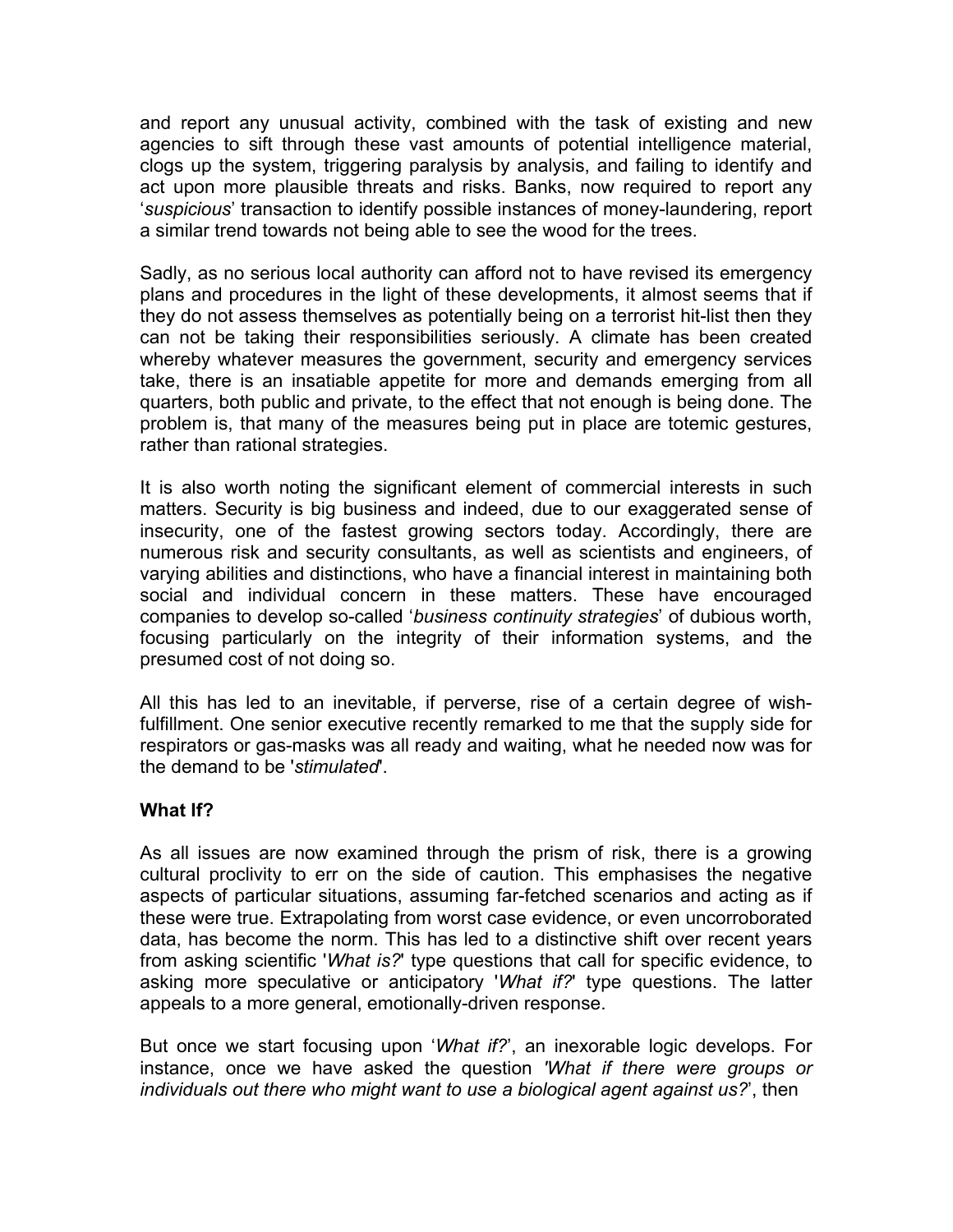we are led through a convoluted series of further presumptions, '*What if they had access to such an agent?*', '*What if they were willing, and capable, of deploying it?*', and so on. Despite the absence of evidence, and the numerous cumulative assumptions, there is little choice, lest they be accused of complacency, but for the authorities to begin to prepare our capacity to cope with such an attack.

Thus it was, that smallpox, a disease recognised by the World Health Organisation as having been eradicated in the 1970s, has come back to the fore. Despite the two known repositories of the virus, in the United States and the former Soviet Union, having had no reported breaches of security it was possible to speculate otherwise. In fact, smallpox would not pose particularly great problems, but vaccines were demanded so that public health agencies could establish a protective ring around any incident, just in case.

But, the '*What if's?*' did not stop there. After all, '*What if those dispersing the agent had made a point of doing so in a variety of places including airports to ensure effective worldwide dispersal?*'. Then, clearly vaccine stocks needed to be sufficient to cover entire populations. In time, we would need to begin a process of actually inoculating first responders and then, in the interest of access and transparency, making the vaccine available to any other person who may wish to have it.

Unsurprisingly, what started as a speculative discourse and set of scenarios on one side of the Atlantic, spread like a real disease across to the other side. Other nations followed suit. The next logical step is to ask the same questions with respect to the many other viruses and micro-organisms that could be identified as posing equivalent or significant risks, such as ebola, tularemia, Lassa fever, Marburg fever, e-coli and botulinum, to name but a few.

Once the *'What if?*' questions have started, it is quite literally like knocking over a line of dominoes, except that each step can cost millions, as well as inflicting a tremendous social cost on entire populations who effectively grow accustomed to living in fear. Interestingly, the fear of bioterrorism has tremendous purchase over contemporary society because it also acts as a powerful metaphor for élite concerns as to the corrosion of society from within (30). Rather than analysing such issues at face value, or in their own terms, as a recent report by the Royal Society did in relation to chemical and biological agents (31), a broader historical and cultural perspective is required to understand why individuals and societies feel so vulnerable to what remain largely speculative scenarios.

#### **Institutional Distractions**

Speculation dominates the news after every high-profile arrest or incident. But rather than blaming the media for this, as many are prone to doing - thereby feeding a regulatory response - we would do well to examine the actions and statements of other key public institutions and individuals, ahead of such crises.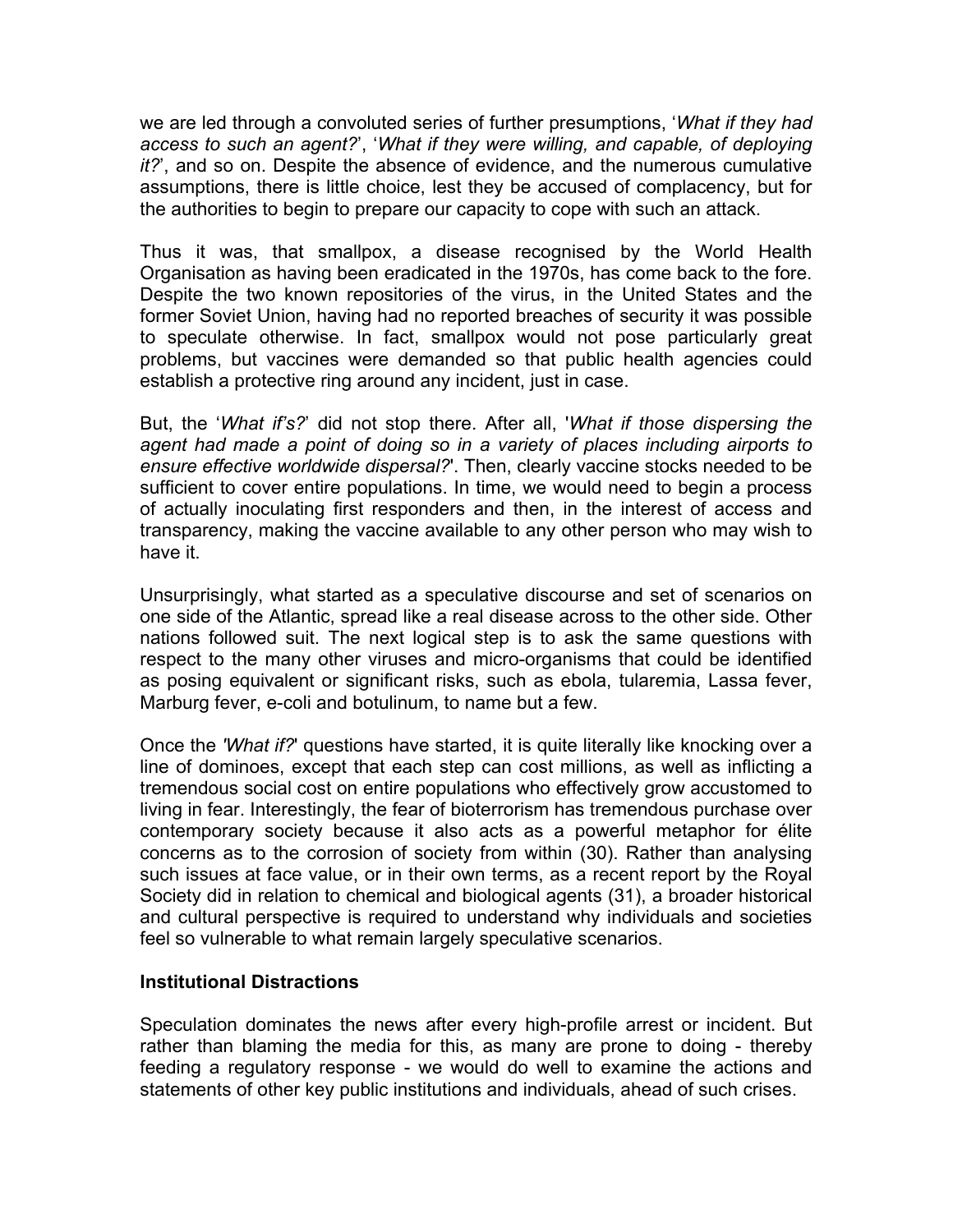For instance, after the supposed discovery of the Category B agent ricin, in a flat in north London, the Financial Times reported an official as saying; '*There is a very serious threat out there still that chemicals that have not been found may be used by people who have not yet been identified*' (32). This statement of the obvious remains true whether there is a war on terror or not. But, under a banner headline stating; *'Chemical weapons factory discovered in a London flat*', it helped set the tone of the debate. Yet, whilst the media are guilty of uncritical reporting, thereby enhancing social presumptions, we should be clear that they alone do not set the tone. This latter rather reflects élite fears and the broader cultural perspective that inclines towards believing the worst.

Ironically, as more discretely reported in the Sunday Times at a later date, this particular story transpired to be largely false (33). Analyses by scientists from the UK government's chemical weapons establishment at Porton Down, found no evidence of ricin manufacture. Yet this aspect of the story was never officially reported or retracted by the authorities and so the assumption amongst the public that it was true, has remained. Presumably, it was felt to be a useful vehicle for keeping the public vigilant.

The media both reflect our cautionary climate and, in certain instances, help to amplify it. But it is nervous politicians and officials who are the real drivers as lacking any vision of their own - they are unable to separate themselves effectively from the broader culture. In the UK for instance, the newly-established Health Protection Agency has issued numerous public health advisories through its '*cascade system*', to facilitate GPs in the presumed, anticipated task of having to identify the first signs of a chemical or biological attack.

This focus not only diverts resources from where they could best be used within the health service, it effectively helps to establish the context and content for future discussion. Worse, the failure to use specific expertise and to assess the real threat posed appropriately, distracts us from the real risks we continue to face, both from terrorism and from other everyday life. As has continuously been demonstrated, real terrorists prefer to use more reliable weapons such as highexplosives and car bombs.

Leading scientists continue to identify nature as by far a greater threat to humanity than presumed acts of biological terrorism - although this danger too is prone to being exaggerated. There is little recognition given to the fact that advanced economies are better placed to deal with the consequences and contain the potential of such incidents. Rather, contemporary obsessions prevail, as can be seen by examining new funding priorities and programmes, which dictate an unwarranted distortion of social resources and research priorities towards so-called '*weapons of mass destruction*'.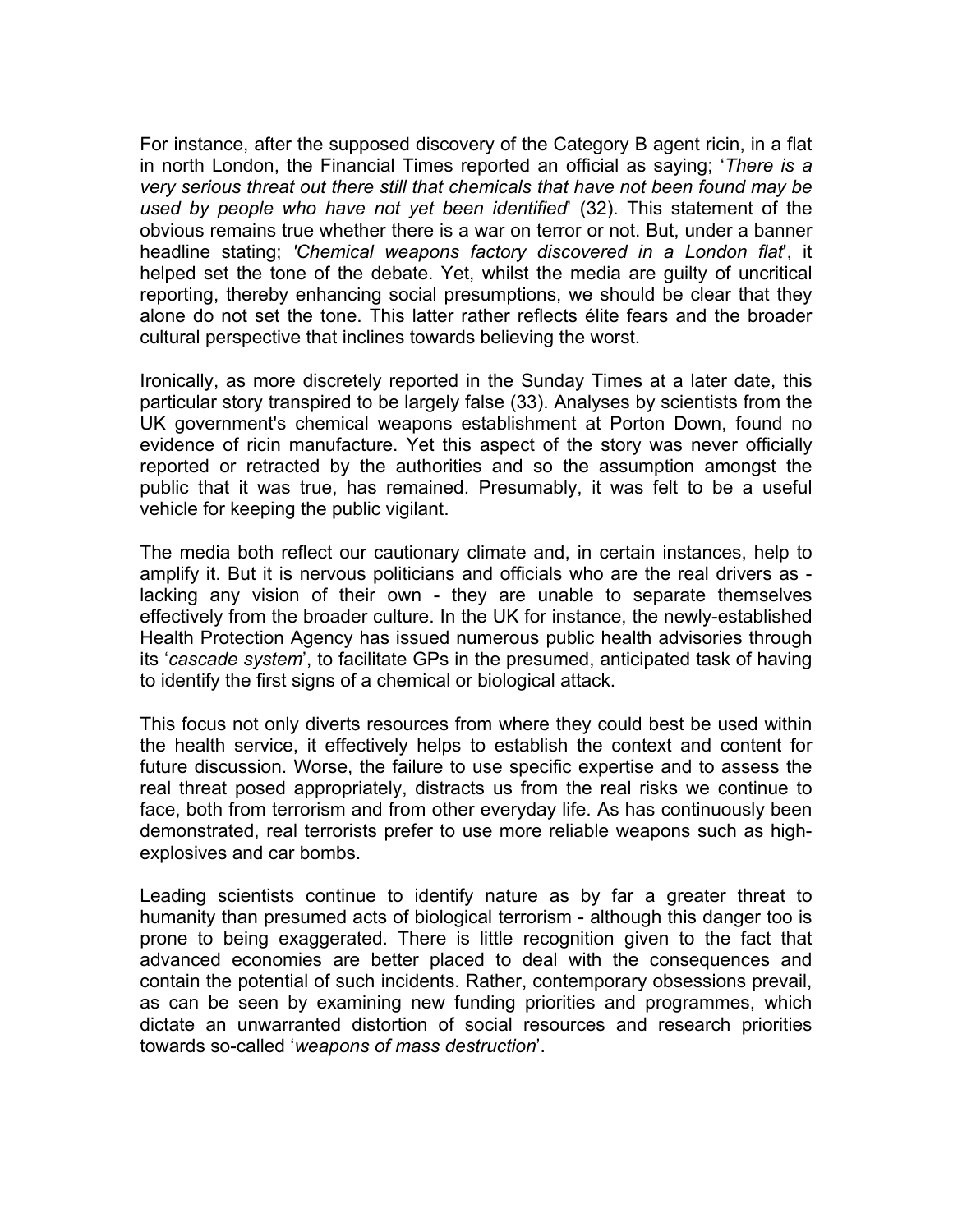#### **Psychiatry Lessons**

Overall, governments have sought to assuage public concerns through the provision of what they consider to be appropriate and accurate information. Ironically, this approach, advocated by the new gurus of risk management and communication may serve to make matters worse by feeding the insatiable appetite for fear. It is widely contradicted by a wealth of literature emerging from the field of psychiatry that suggests the provision of information alone - outside an understanding of context and the sense of one's ability to shape this - can be a potentially futile and counterproductive exercise.

It is not so straightforward to reassure anxious people. Even when concerns are correctly identified and targeted, the evidence suggests that - whilst the more extreme manifestation of symptoms may abate temporarily - without tackling the deeper underlying concepts behind them, problems can soon reemerge, manifesting themselves in an exaggerated form (34).

The bottom line is the need to challenge people's core beliefs about a situation head on. But increasingly over recent years, we have become unwilling to do so. As a society we prioritise consensus-seeking over confrontation. The latter appears too dismissive, or judgmental, to contemporary sensitivities. What's more, this is not a task that can be achieved by individual psychiatrists or therapists, even in the rare instances where these are not affected by the prevailing norms and values. If the surrounding culture continues to provide signals and messages reinforcing concerns, then the expert is likely to be ignored or questioned anyway.

The best that can be achieved in such circumstances is to habituate people to the world they now live in, by encouraging an acceptance of uncertainty. But doing so serves to confirm the dominant social script establishing concern about terrorism. The real task would be to remind people that there is far more to life than terrorism. This has not been addressed by the authorities so far. It requires a focus on ends well beyond dealing with immediate problems. This is a political task that far from distracting us from contemporary issues, should inform the very solutions we seek to put in place.

By taking a broader, longer-term view, we would become more conscious of the extent to which trauma itself is a social and historical construct. The widely used terminology of post-traumatic stress disorder did not emerge into professional circles until the mid-1980s. At the time, this was to explain the particular problems faced by certain Vietnam veterans in the US.

These suffered not so much from their defeat in South-East Asia, as from rejection by their own communities upon their return home. Shunned as pariahs and labeled psychopaths, the PTSD category eventually offered moral exculpation and access to compensation. But whereas older conditions such as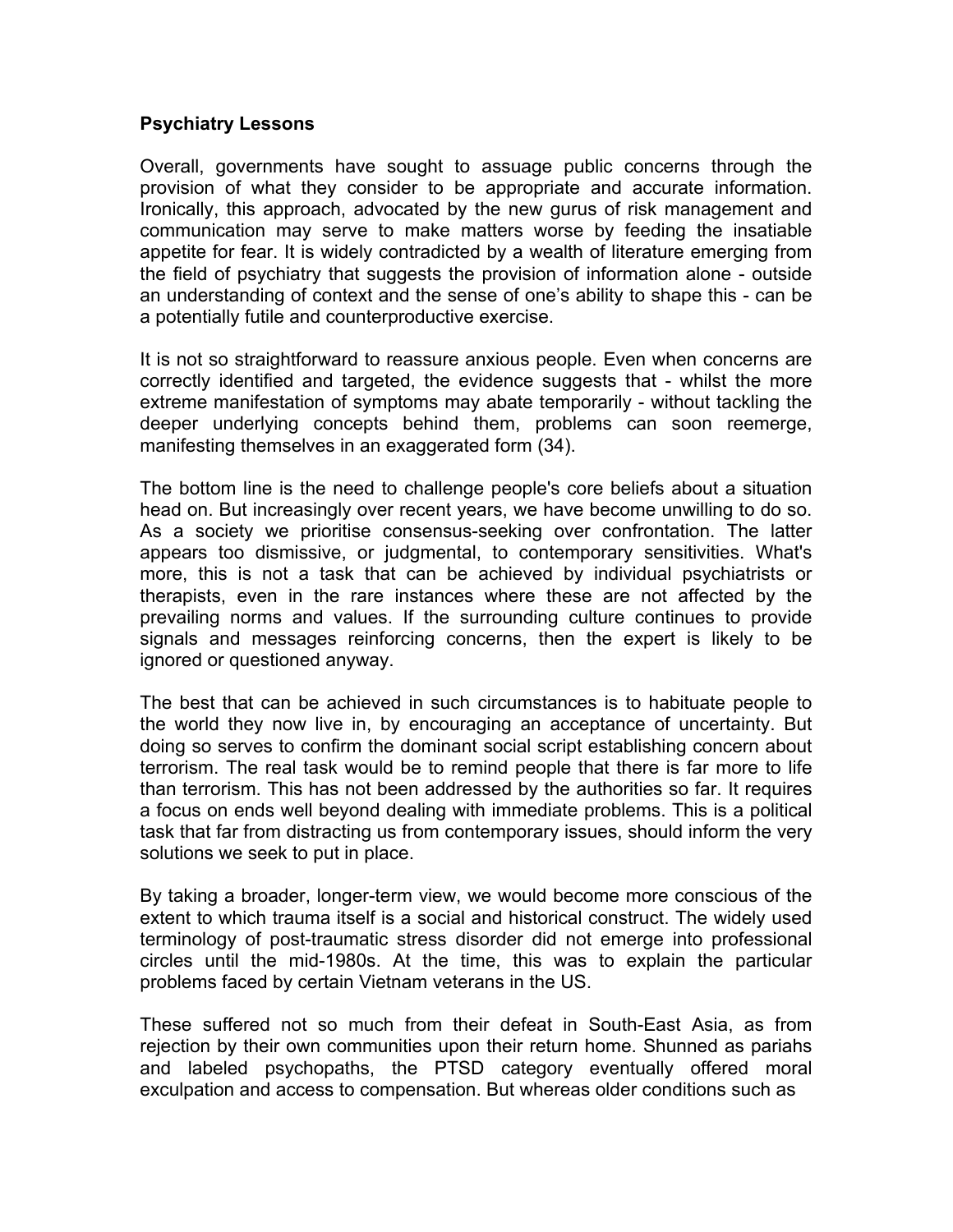'*shell shock*' and '*battle fatigue*' had been held to be specific, relating to a soldier's background and psyche, the new diagnosis was applied more generally - assumed to derive from the fundamentally traumatising experience of war.

Originally framed as applying only to extreme events, PTSD spread rapidly like a disease, to encompass relatively common happenings such as accidents, muggings, verbal or sexual harassment, and even workplace disputes. It finally entered the official *Diagnostic and Statistical Manual of Mental Disorders* in 1980 and aid agencies now commonly assume whole populations to suffer from it in advance of detailed analysis.

Ironically, most veterans diagnosed with PTSD have had no combat experience, pointing to a self-justifying reconstruction of current problems through a narrative of past trauma. Research also suggests that PTSD is more serious and more common among international relief and development personnel, than for the locals they seek to support (35). These facts indicate the category to be culturally constructed and its causes amplified through our particular Western obsession with risk and stress, often in pursuit of remediation or recognition.

Studies of those exposed to a range of natural and manmade disasters consistently show that beliefs held prior to an event coupled with one's understanding of it, account for variation in symptoms far better than the particular characteristics or severity of the experiences encountered.

Accordingly, we should also be wary, as indicated earlier, of the figures regularly cited for incidence of trauma amongst the US population post-9/11. These point to the extent to which, even apparently objective data, such as that measuring people's anxieties in the aftermath of terrorist incidents, is itself a cultural construct based upon assumptions of human vulnerability and their ability to cope. As Furedi has noted, in the past, the dominant social script or narrative would have been one more focused on social and individual resilience and initiative.

# **Technical Fixations**

Despite all the evidence pointing to the urgent need for greater clarity of purpose and direction, most activity since 11 September 2001 has focused narrowly upon the technical means to combat terror. The standard fare of conferences and papers revolves around the assumed need for better intelligence, more surveillance, new detection equipment, protective clothing, and computer models to predict behaviour. When the public is engaged it is at the more basic level of identifying means for effectively communicating predetermined messages and information, or to exhort the need for further vigilance under the banal and general slogan of '*alert, not alarmed*'.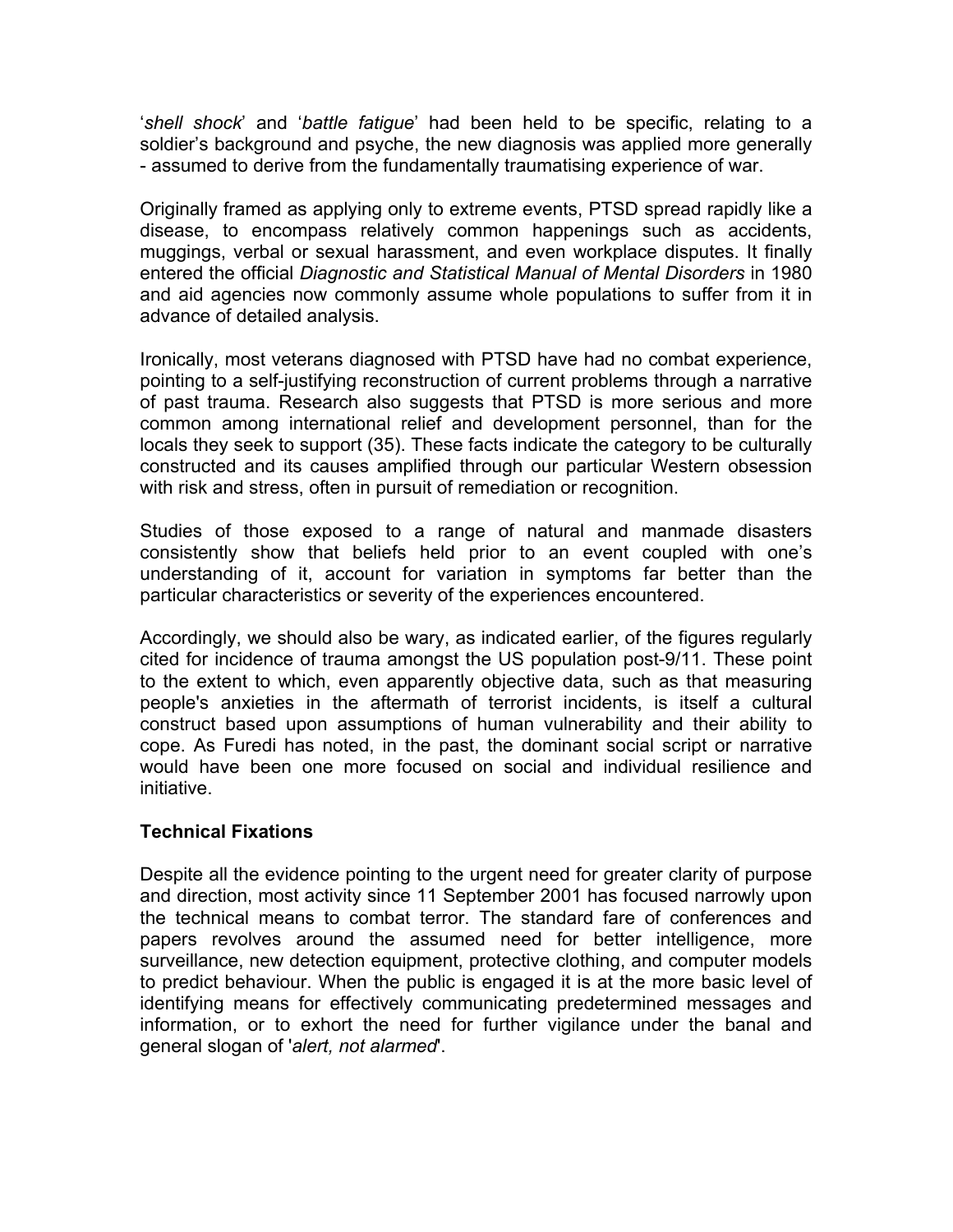It is also the case that whatever the government does in these regards there is an insatiable appetite for more. This comes from the posturing of opposition politicians, and the practical demands of emergency responders, as well as the commercial interests of security providers and consultants, who all appeal to the public's understandable concerns. Some propose the creation of a US-style department of homeland security. Others too, inured by years of cynicism and mistrust in authority are now inclined to assume the worst and presume a coverup.

The urgent need to engage in a broader debate as to social aims and direction, based upon clearly principled beliefs and the desire to engender amongst the population a sense of purpose that would truly make it resilient to acts of terror is continuously put off for some other time, or not even considered. Yet, it is this sense of mission in the world that, having broken down at home, leaves us incredibly unarmed in the face of the limited threat posed by the likes of al Qa'ida and, failing that, what increasingly become labeled as their '*sympathisers*'.

If the war on terror was ever hoped to help society rediscover a sense of unity and purpose, then what we are actually witnessing could not be any further from such goals. Far from bringing people together, it has proven deeply divisive and revealed the deep cracks that currently run through society and its institutions. What's more, technical barriers or solutions to the problem of terror only make things worse as they encourage people to become ever more suspicious and mistrustful as to the activity of their neighbours - rather than bringing people together as the times require.

Resilience is not a technology that can be bought. Rather it is an attitude reflecting wider patterns of social development and outlook. Accordingly, attempts to develop technical solutions to the problem of terrorism simply end up reflecting and reinforcing existing values. Focusing on the means and losing sight of the ends only builds lack of direction into the system. Presumably, those who are willing to risk their lives fighting fires or combating other emergencies, do so not so that their children can go on to do the same, but for some broader purpose. It is this that we seem to have lost sight of.

#### **Real Resilience**

The concept of '*resilience*' - the ability to withstand or recover from adverse conditions - has come of age subsequent to the terrorist attacks of the  $11<sup>th</sup>$  of September 2001. Politicians, emergency planners and other officials, now talk of the need to '*build*', '*engender*', '*improve*' or '*enhance*' resilience in society. Unfortunately, by framing the discussion in the fashionable language of '*risk*', an element of passivity and inevitability has been built into the solutions proffered.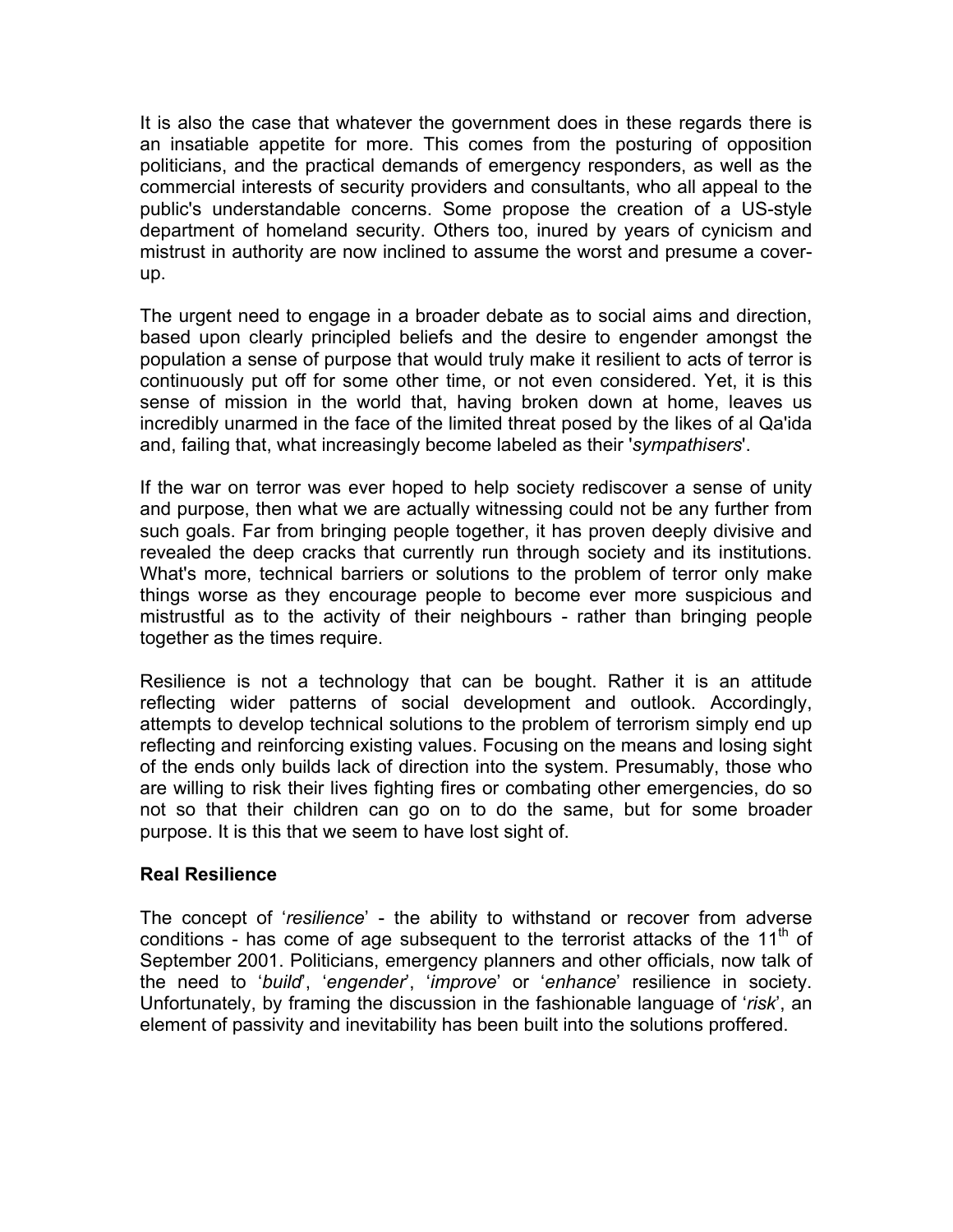The UK Cabinet Office describes the aim of '*building resilience*' in terms of reducing susceptibility to challenges '*by reducing the probability of their occurrence and their likely effects*' (36). The notion that it may be possible to shape conditions, outlooks and perceptions in advance, by setting a clearer political agenda, is not particularly considered. Hence, despite inherent elements of resilience, society continuously seems to down-play such factors, becoming fixated on more immediate problems and undermined by self-doubt.

In reality of course, people and systems continue to display a remarkable degree of resilience given the chance (37). Those directly affected by the events of 9/11 have had little choice but to get on with their lives and, with few exceptions that is what they have done. It is also the case that the total financial cost of these events, both structural and in terms of compensation amounted to less than 1% of US gross domestic product in any one year. To put this into perspective it is worth noting that the Enron saga that followed cost a great deal more.

Building on such spontaneous responses, rather than undermining them, requires promoting a clearer sense of who we are and what we are for. This would necessitate truly engaging the public in a political debate as to aims and values. It would also force a need to be more judgmental of others than contemporary society allows. And in turn, this would emphasise the need for collective purpose over individual security in order to achieve predetermined social goals. Sadly, a focus on knowing, engaging, judging and acting is not so straightforward today.

Despite this being the real role and responsibility of those in positions of authority, there is good reason to anticipate their reluctance to do so. For if we were to characterise resilient people as their having a greater sense of who they are and of what they can achieve together, along with a willingness to judge others and take action accordingly - it is quite possible to question whether the authorities in the UK, the US, or anywhere else nowadays, would view such a project with any degree of optimism. Resilient people are not necessarily easy to manage. They demand more from those in authority than maybe these latter are willing, or able, to provide.

Accordingly, it is likely, for the foreseeable future at least, that there will be much talk about the need to engender social resilience, but very little by way of effective action. It is far easier to make glib references to the need to defend '*our way of life*', '*our values*', or even '*freedom and democracy*', than it is to provide real content to such concepts through a concerted campaign to re-engage the public in political discourse. Indeed, few of the authorities concerned with civil defence or homeland security consider it their responsibility to lead on such an agenda.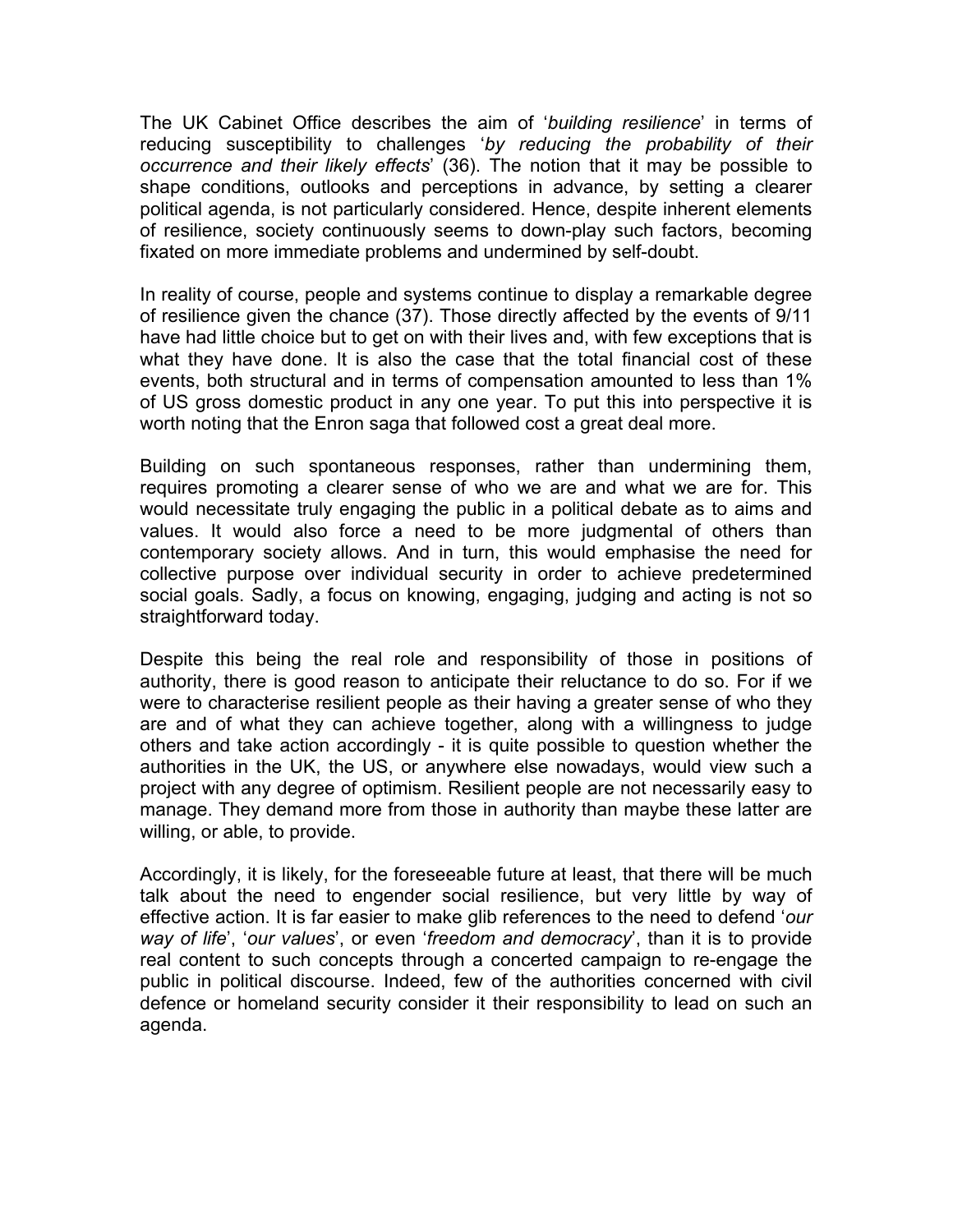There is, of course, a reason as to why these matters are not being addressed. That is, that there is a failure to recognise that the problem has anything to do with the domestic situation at all. Terrorism is usually perceived as being a problem relating to others, out there. The notion that an absence of direction at home may somehow drive our perception of terrorist acts, as well as undermining resilience and encouraging the perpetrators themselves is a novel one for those in authority.

Indeed, there is an even more direct relation between us and the terrorists. That is that terrorism often reflects the dominant forms of social understanding and values it emerges within. When society asserted the need to recognise the independent sovereignty of nation state, terrorists fought politically-motivated national liberation struggles. Now, on the other hand, we live in an age when political debate - beyond the confines of the personal - is weak, or non-existent. One consequence of this is the advent of terrorists without stated aims or goals. What's more, this nihilistic lashing out against modernity is unrestrained by any sense of moral purpose and draws encouragement from the broader self-loathing evident in western culture.

Giving it a name, such as al Qa'ida, rather misses the point. Its perpetrators are as likely to be found at home as anywhere else. They include Timothy McVeigh, the Oklahoma bomber, the Aum Shinrikyo cult, who planted the chemical agent sarin, on the Tokyo subway in 1995, and even the 9/11 hijackers themselves who, far from being poor kids from the Gaza strip were relatively wealthy and well-educated. They had all spent some considerable time attending Western universities and, ultimately reflected our own dominant norms and values.

This points to a final problem relating to the war on terror - that is that even if Osama bin Laden and all his acolytes were captured or killed tomorrow, still the problem of terror would not have gone away. This is because a key driver to our perception and response to these events has been our own insecurities. And these are not about to go away. What's more, by advertising how vulnerable we feel and how frail we have become in relation to any activity, at any time, in any location, we have effectively educated a new generation of the future disaffected, whether terrorists, animal-rights activists, hoaxers, loners or cranks, as to how easy it is to undermine our society using little more than plastic knives and bags of sugar.

The sorry truth that lies at the heart of the war on terror is that the West is at war with itself. The acts of 11 September 2001, having been perpetrated by outsiders, served as a useful distraction from addressing where the problems really lie. In fact, those individuals proved so effective because in many ways they reflect our own nihilist culture. It is just that, consciously or not, they have captured this better than we do ourselves.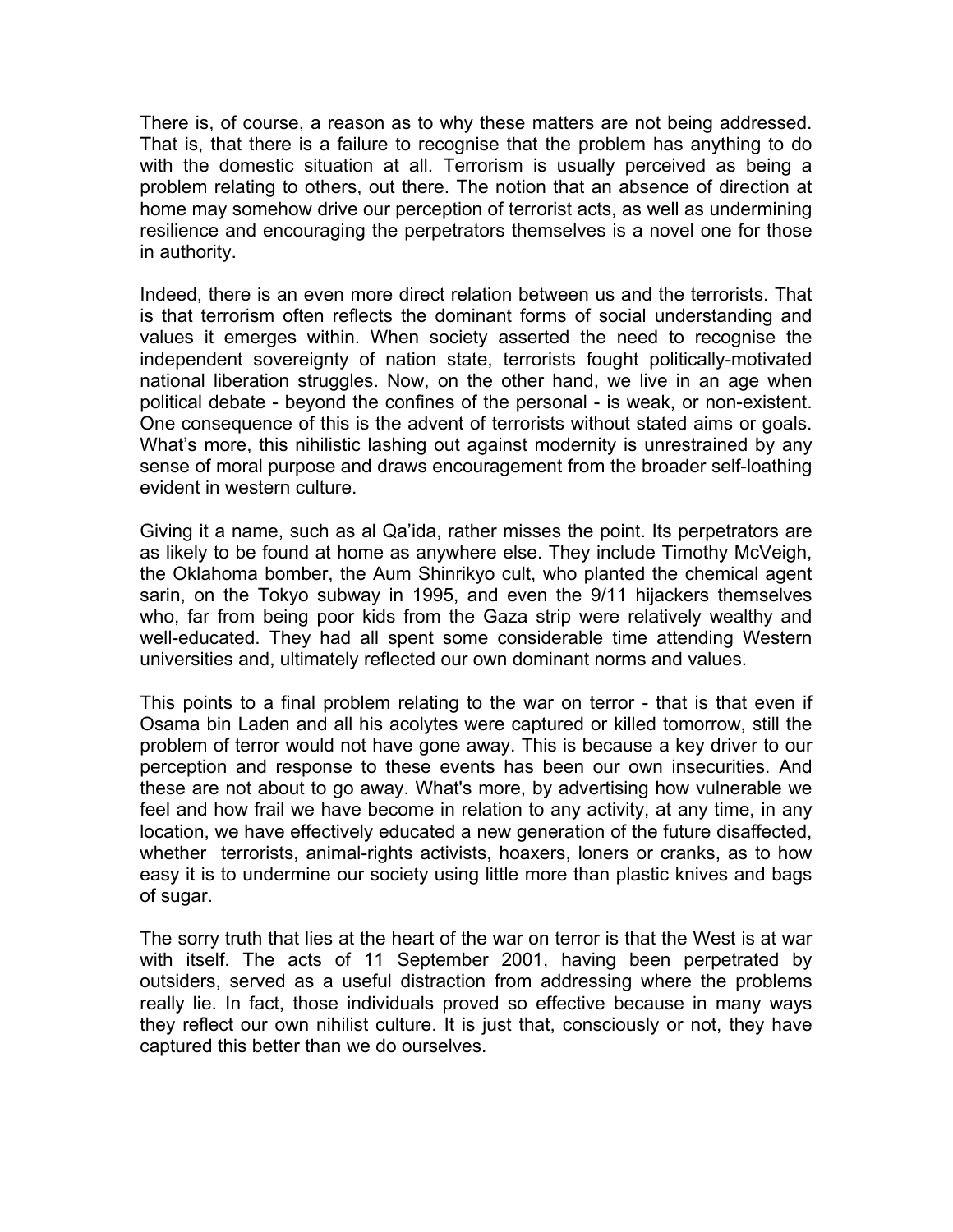### **Conclusions**

From the preceding discussion a number of tentative conclusions can be drawn;

- 1. A focus on our own societies, psychology and culture is a missing element necessary for understanding both our response to recent acts of terrorism and, the particular salience we attribute to them.
- 2. More research is required to explore the largely Western origins of antihuman, anti-modern and anti-Western ideas, as well as how these then become adopted by others.
- 3. The erosion of social bonds in our society has left a weak, self-centred form of individualism that may be less capable of withstanding difficulties or of perceiving of a greater common good or purpose.
- 4. A proper understanding of risk perception has to take into account the determining influence of social factors, such as political disengagement and stasis, as well as being grounded in scientific evidence.
- 5. The key asymmetry used by terrorists is that of our respective attitudes toward risk-taking. We must reassert the inevitability of risk in all activity and highlight the fact that without taking risks nothing can be gained.
- 6. Government should neither make fatalistic statements about terrorism, nor offer the promise to protect us from all risks. Above-all there should remain a clear distinction between private intelligence and public information.
- 7. The public are the primary targets of terrorism and accordingly, the real first responders. Their attitudes and values in advance of such incidents are key to shaping outcomes.
- 8. People and systems are already resilient. Contrary to popular perception, in an emergency, the public rarely panics - displaying both rational and pro-social behaviour - and vital processes continue to function.
- 9. Real resilience is an attitude, or mindset. It derives from the quiet confidence of having a broader common purpose, combined with a willingness to judge others and to act when necessary.
- 10. Building real resilience requires re-engaging the public in an active sense, building from their spontaneous co-operative responses, rather than bypassing these using technical means.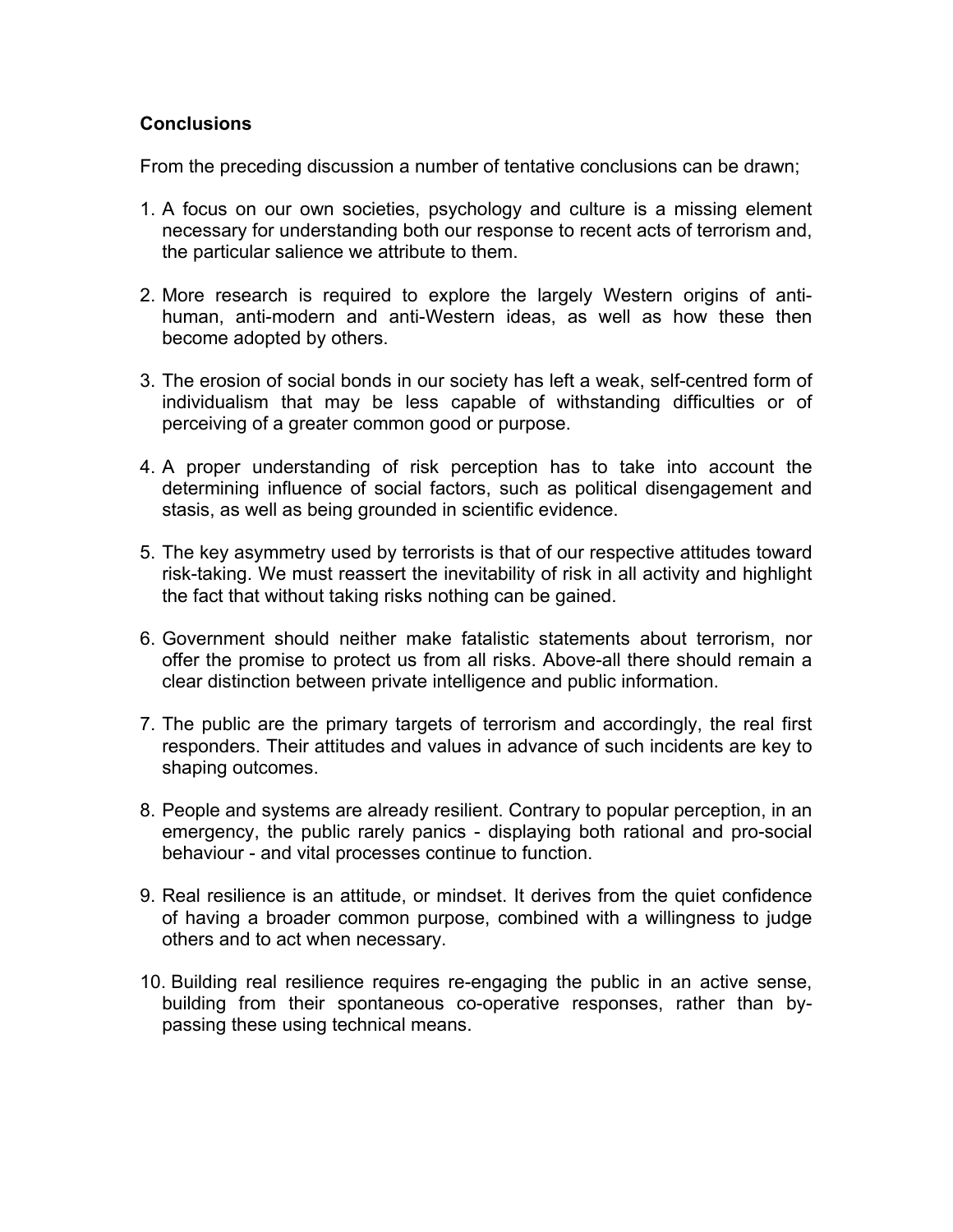- 11. Technical solutions, when used as an end in themselves as opposed to a means to a broader end - can push people apart, promoting mistrust and suspicion and thereby further corroding social bonds.
- 12. Counter-terrorism strategies and national resilience need to be guided by, and embedded within, a broader framework of aims and values for the whole of society.
- 13. There is an urgent need to restore the centrality of a principled and positive political agenda for society that opposes the use of fear as a vehicle for winning arguments or building coalitions.
- 14. Social leaders need to focus society on a broader vision, beyond the immediacy of terrorism. It is only through this that they may hope to secure real loyalty and active engagement in achieving their purposes.

#### **References**

1. see for example; Reich W. *Origins of Terrorism: Psychologies, Ideologies, Theologies, States of Mind*, Woodrow Wilson Centre Press, 1998, or Hoffman B. *Inside Terrorism*, Columbia University Press, 1999

2. see for example; von Hippel K. *The Roots of Terrorism: Probing the Myths*, The Political Quarterly, Special Issue, September 2002, or *The Roots of Religious Extremist Terrorism*, available at; http://www.kcl.ac.uk/ip/andrewsteele/sept11/papers/root.html

3. Furedi F. *Culture of Fear: Risk-taking and the Morality of Low Expectation*, Cassell, 1997, and Continuum, 2002

4. Huntington SP. *The Clash of Civilisations and Remaking of World Order*, Simon & Schuster, 1998

5. see for example; The Pew Global Attitudes Project, available at; http://peoplepress.org/pgap/

6. Moore M. *Stupid White Men*, Penguin, 2002

7. Durodié B. *Sociological Aspects of Risk and Resilience in Response to Acts of Terrorism*, World Defence Systems, Vol.7, No.1, pp.214-216, 2004

8. Putnam RD. *Bowling Alone: The Collapse and Revival of American Community*, Simon & Schuster, 2000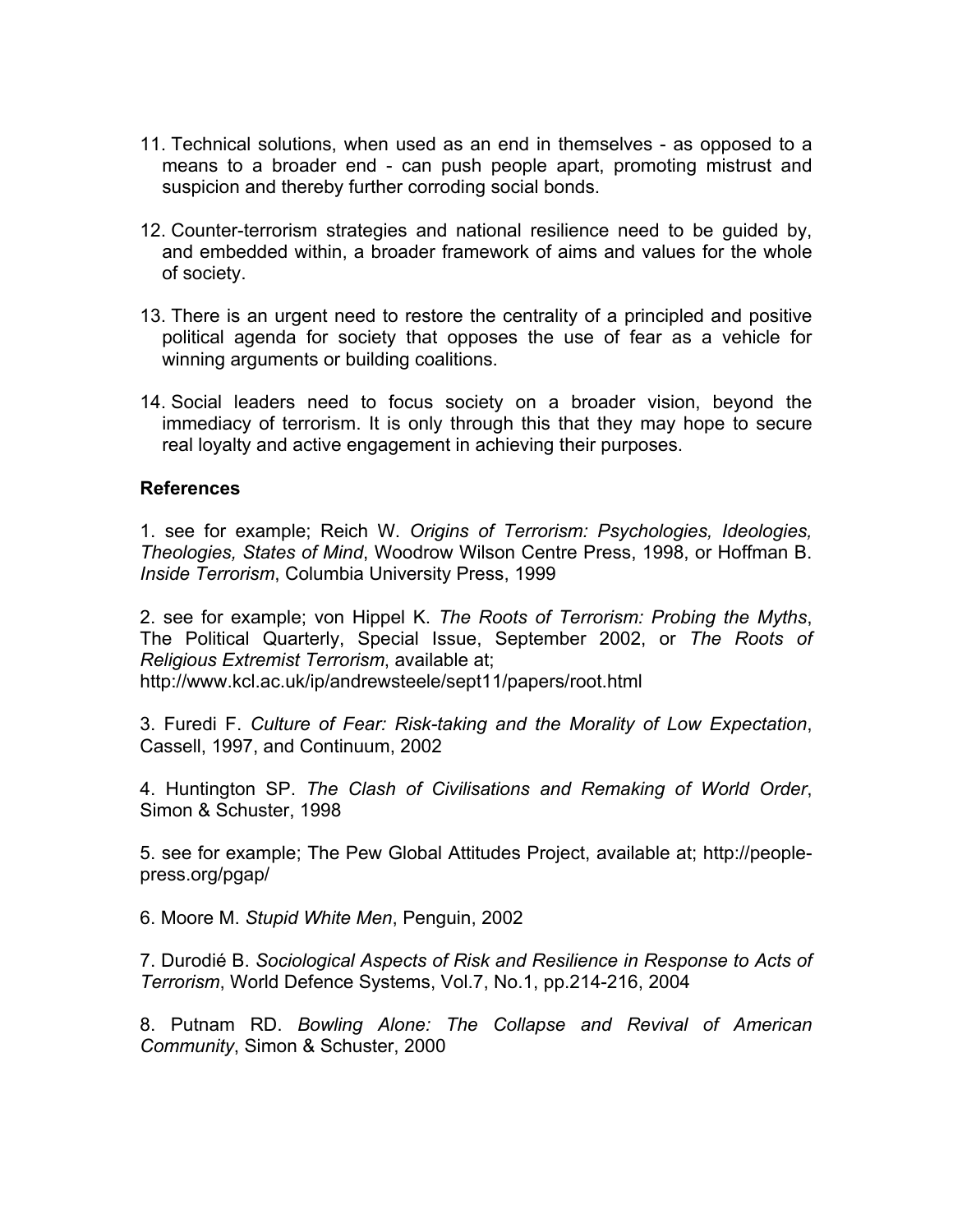9. Furedi F. *Paranoid Parenting: Why Ignoring the Experts May be Best for Your Child*, Penguin, 2002

10. Furedi F. *Therapy Culture: Cultivating Vulnerability in an Anxious Age*, Routledge, 2004

11. Furedi F. *Courting Mistrust: The Hidden Growth of a Culture of Litigation in Britain*, Centre for Policy Studies, 1999

12. Beck U. *Risk Society: Towards a New Modernity*, Sage Publications, 1992

13. Durodié B. *Poisonous Dummies: Risk Regulation After BSE*, European Science and Environment Forum, 1999, available at; http://www.scienceforum.net/pdfs/Durodie1.pdf

14. see for example; Burgess A. *Cellular Phones, Public Fears and a Culture of Precaution*. Cambridge University Press, 2003

15. see for example; Fitzpatrick M. *MMR and Autism: What Parents Need to Know*. Routledge, 2004

16. Power M. *The Risk Management of Everything: Rethinking the Politics of Uncertainty*, Demos, 2004, available at; http://www.demos.co.uk/catalogue/riskmanagementofeverythingcatalogue/

17. Hunt B. *The Timid Corporation: Why Business is Terrified of Taking Risk*, John Wiley & Sons, 2003

18. Heartfield J. *The 'Death of the Subject' Explained*, Sheffield-Hallam University Press, 2002

19. see Durodié B. *The Demoralization of Science*, paper presented to the Demoralization: Morality, Authority and Power conference, University of Cardiff, 4-6 April 2002, available at; http://www.cf.ac.uk/dmap/papers/durodie.pdf

20. Durodié B. *Limitations of Public Dialogue in Science and the Rise of New 'Experts'*, Critical Review of International Social and Political Philosophy, Vol.6, No.4, 2003

21. op. cit. Furedi F. 1997

22. op. cit. Furedi F. 2004

23. Quarantelli EL. (ed) *What Is A Disaster?: Perspectives on the Question*, Routledge, 1998